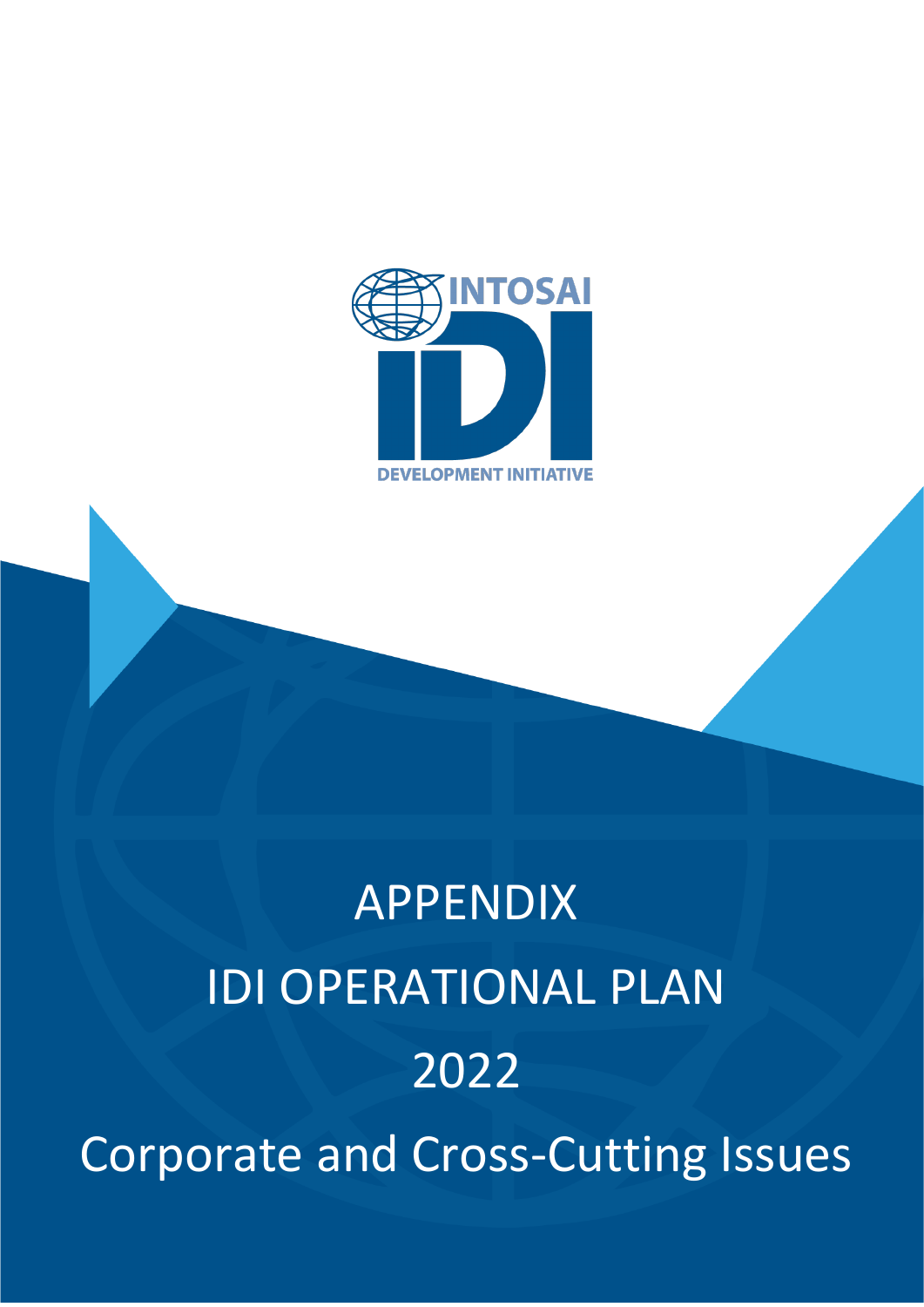

# Table of Contents

# <span id="page-1-0"></span>1. Maintaining Good Governance

IDI's Board has oversight over IDI and sets the strategic and operational direction of IDI's work. It approves IDI's annual Operational Plans and Performance and Accountability Reports. The Board also evaluates its own work annually to ensure that it is meeting its governance and oversight duties.

IDI will organise at least two meetings of the IDI Board, in March and November 2022 respectively, of which at least one will be a face-to-face meeting if circumstances allow. Following precedents from 2021, IDI may also arrange focused, virtual board meetings to discuss emerging strategic issues where necessary.

IDI will ensure the Board is furnished with the following core documents annually:

- IDI Operational Plan and Budget (November)
- IDI Performance and Accountability Report (March)
- IDI Audited Financial Statements (March)
- IDI Risk Register (March and November)
- IDI Portfolio Review (March)

The Board has one committee, the Nomination and Remuneration Committee (NRC). This meets virtually as needed and is tasked with overseeing the selection and recommendations for appointments to the IDI Board. It also sets remuneration for the IDI management team, and framework for remuneration for the rest of IDI.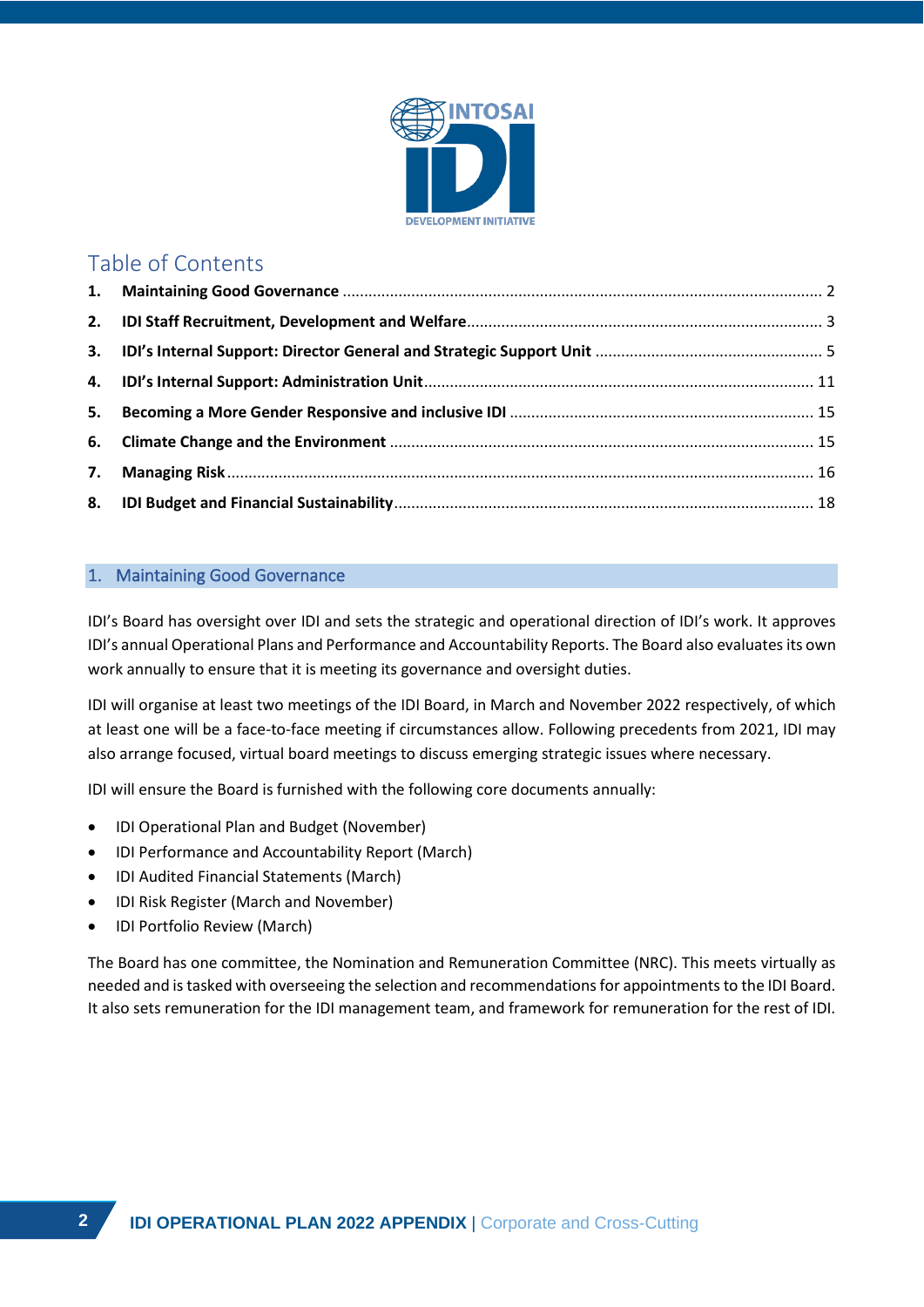# <span id="page-2-0"></span>2. IDI Staff Recruitment, Development and Welfare

### **Recruitment**

The IDI Strategic Plan 2019-23 foresaw the need to scale-up IDI staffing levels. However, medium term financial uncertainty at the start of the COVID-19 pandemic in 2020 led IDI to put recruitment plans on hold. IDI staffing increased by just one in 2020.

As IDI adjusted to the new normal, it became apparent that IDI requires significant additional staff and associate resources to deliver more initiatives through virtual means and compensate for reduced levels of in-kind support. Financially this will be offset by reduced direct expenditure on physical events. However, medium term finances remain uncertain, given possible global reductions in development finance. IDI therefore decided that most of the new positions filled during 2021 would be on fixed term contracts of around two years. Further, staff would be complemented by increasing use of associates (see below). To date during 2021, IDI staffing has increased by six, spread between independent SAIs, bilateral support (for Madagascar, South Sudan and Somalia) and GFU. In late 2021 and 2022 IDI plans to complete nine new recruitments, including three for bilateral support in Somalia, Madagascar and PAP-APP.

| <b>Work Stream / Unit</b>            | <b>Dec 2018</b> | Dec 2019    | <b>Dec 2020</b> | <b>Nov 2021</b> | Est. June      |
|--------------------------------------|-----------------|-------------|-----------------|-----------------|----------------|
|                                      |                 |             |                 |                 | 2022           |
| <b>Professional SAIs</b>             | 6               | 7           | 8               | $6,55 (+4,8)$   | $7,55 (+4,25)$ |
| <b>Relevant SAIs</b>                 | 4               | 4           | 5               | $6,1 (+1,3)$    | $7,1 (+1,4)$   |
| <b>Well-Governed SAIs</b>            | 8               | 9           | 9               | $7,75 (+0,3)$   | $10,35 (+0,3)$ |
| Independent SAIs                     | 1,5             | 1,5         | 1,5             | 3,9             | 5,0            |
| <b>Bilateral Support</b>             | 4,5             | 4,5         | 4,5             | $7,85(+1)$      | $11,05 (+1)$   |
| Global Foundations Unit <sup>2</sup> | 2,5             | 3,5         | 3,5             | 4,73            | $5,33 (+0,5)$  |
| Director General & Strategic Support | 3               | 3           | 3               | 3,22            | 3,42           |
| Unit                                 |                 |             |                 |                 |                |
| Administration                       | 2,5             | 3,5         | 2,5             | 2,9             | 3,2            |
| Total                                | 33              | 36          | 37              | $44 (+7,4)$     | $53 (+7,45)$   |
| Gender-disaggregated                 | 14 $f/19$ m     | 17 $f/19$ m | 18 $f/19$ m     | 20 f/24 m       | 50/50 gender   |
|                                      |                 |             |                 |                 | balance        |
|                                      |                 |             |                 |                 | aspired        |

IDI's staffing levels (full time equivalents) at discrete points in time are summarised below<sup>1</sup>. Given the increasing use of associates (see below) from 2021 onwards, these are shown in brackets after the staff positions.

Between 2018 and 2021, the gender balance in IDI's management team remained 3 men to 1 woman. Recruitments already in post (and returning staff) during 2021 have included six men and three women. A further one man has been recruited but has not yet started. In addition, one male and one female were no longer active staff members as of November 2021. During 2021 and into 2022, IDI will continue to make

<sup>&</sup>lt;sup>1</sup> Staff on parental leave are excluded from current staffing figures as costs are reimbursed from the Norwegian Government.

<sup>2</sup> Previously INTOSAI-Donor Secretariat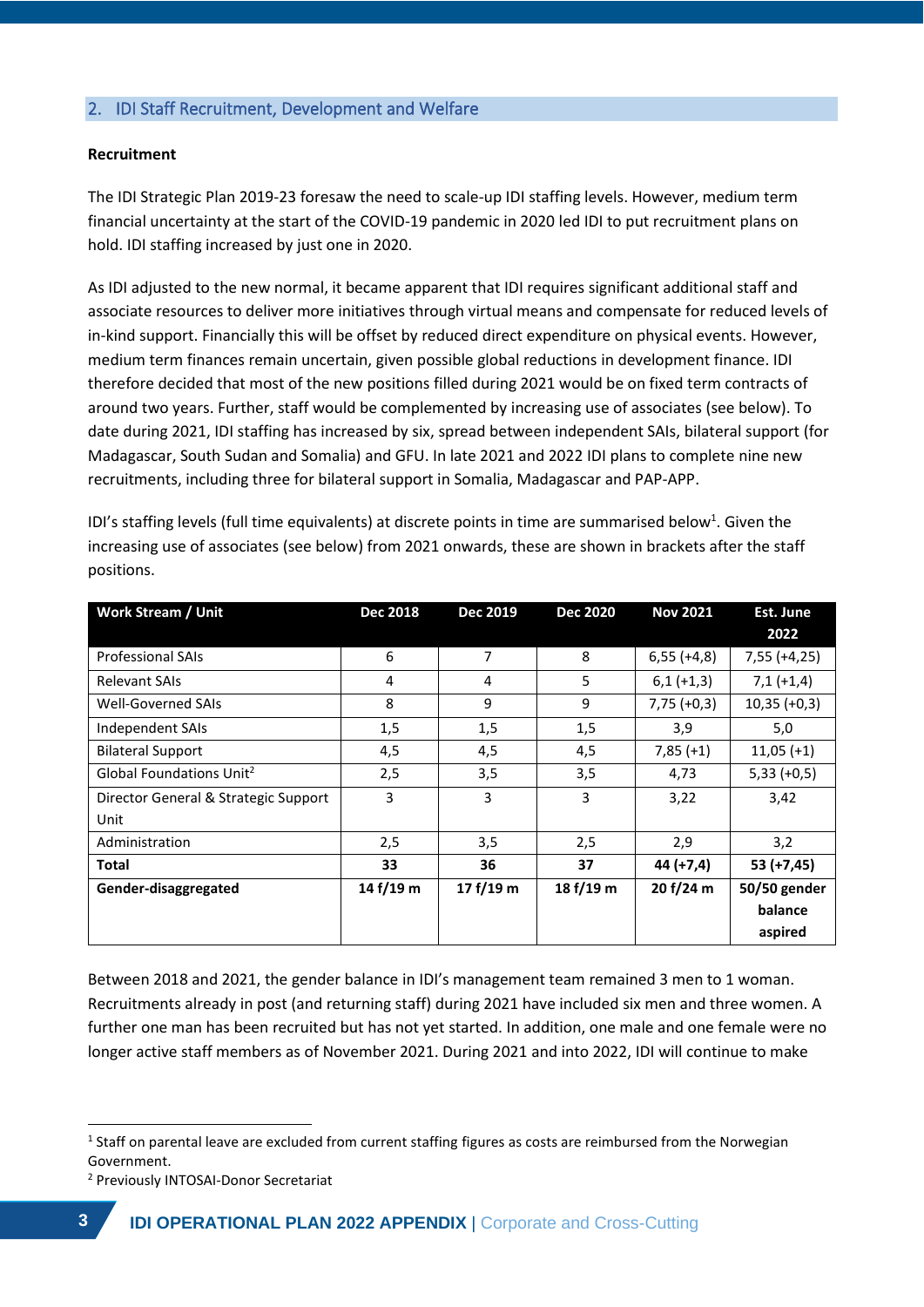efforts to encourage more female applicants and eliminate any perceived gender biases in how job adverts are written and in recruitment processes.

In addition, IDI has always been an organisation with male and female staff from diverse geographical backgrounds across the world. In 2021, almost half of IDI's staff came from countries outside of Europe. However, IDI is aware that intersectionality and diversity could be more systematically addressed. Thus, IDI has started to work with an expert on HR, gender and diversity in 2022 and seeks to implement recommendations from the expected report early 2022.

To enable IDI to obtain specific expertise for focused assignments, and partly as a response to reduced incentives for in-kind support during COVID-19, IDI has brought in ten associates and plans to recruit six more during 2022. These are non-staff positions filled by individuals working full or part time with IDI on a variety of medium-term arrangements, including secondments, consulting contracts and through agencies. In late 2021 IDI set up an external consultancy support on human resources, gender and diversity. This will be implemented mainly in 2022, examining several issues relating to staff conditions and contracts, regional employees, associates, gender balance and diversity.

# **Professional Development and Learning**

Throughout 2021, IDI staff worked on an IDI organisational competency framework designed to improve its needs identification for recruitment and assessment of the development needs of staff. The competency framework is organised in three tiers. First, core competencies for all IDI staff based on the IDI principles of effectiveness, accountability and inclusiveness. Second, staff/grade level competencies based on IDI's six grade levels, from coordinator to Director General. Third, functional competencies that are needed for each work stream or unit in IDI to deliver on IDI's strategic and operational plans. IDI expects the competency framework to be finalised and approved in 2022. A competency framework for the IDI Board will also be developed in 2022.

The ambitions in the Strategic Plan mean that IDI needs to increase the diversity of staff skills. In 2021 IDI issued a new guide for staff to ensure clarity and equality in staff professional development. This will serve as the framework for professional staff development in 2022, with the needs of individual staff identified through performance appraisals with managers. IDI will continue to set aside a dedicated budget and up to 10 days staff time for each staff member to develop their professional skills. IDI will also organise IDI-wide trainings, delivered internally or externally. This includes rotating annual refreshers on IDI's corporate polices, especially its Code of Ethics, Safeguarding, Procurement and Anti-Corruption policies. In 2021, IDI developed an IDI internal online gender training, available for all IDI staff. In 2022 IDI will make training on strategic foresight available to staff that do not attend such training in 2021.

# **Staff Welfare and Mental Health**

Staff welfare has always been a priority in IDI but as COVID-19 has entered the scene, staff welfare and mental health have become more crucial than ever. Research confirms that a culture of fear and silence around mental health is costly to employers and as such we work systematically through the IDI management team and our HR function in offering services that aim to promote and ensure staff welfare. Both the IDI management and HR have been trained by a counsellor in dealing with mental health issues. In addition, during COVID-19 IDI has offered counselling services through International SOS (ISOS) to employees who would like some follow up. We are evaluating the need to continue such services going forward.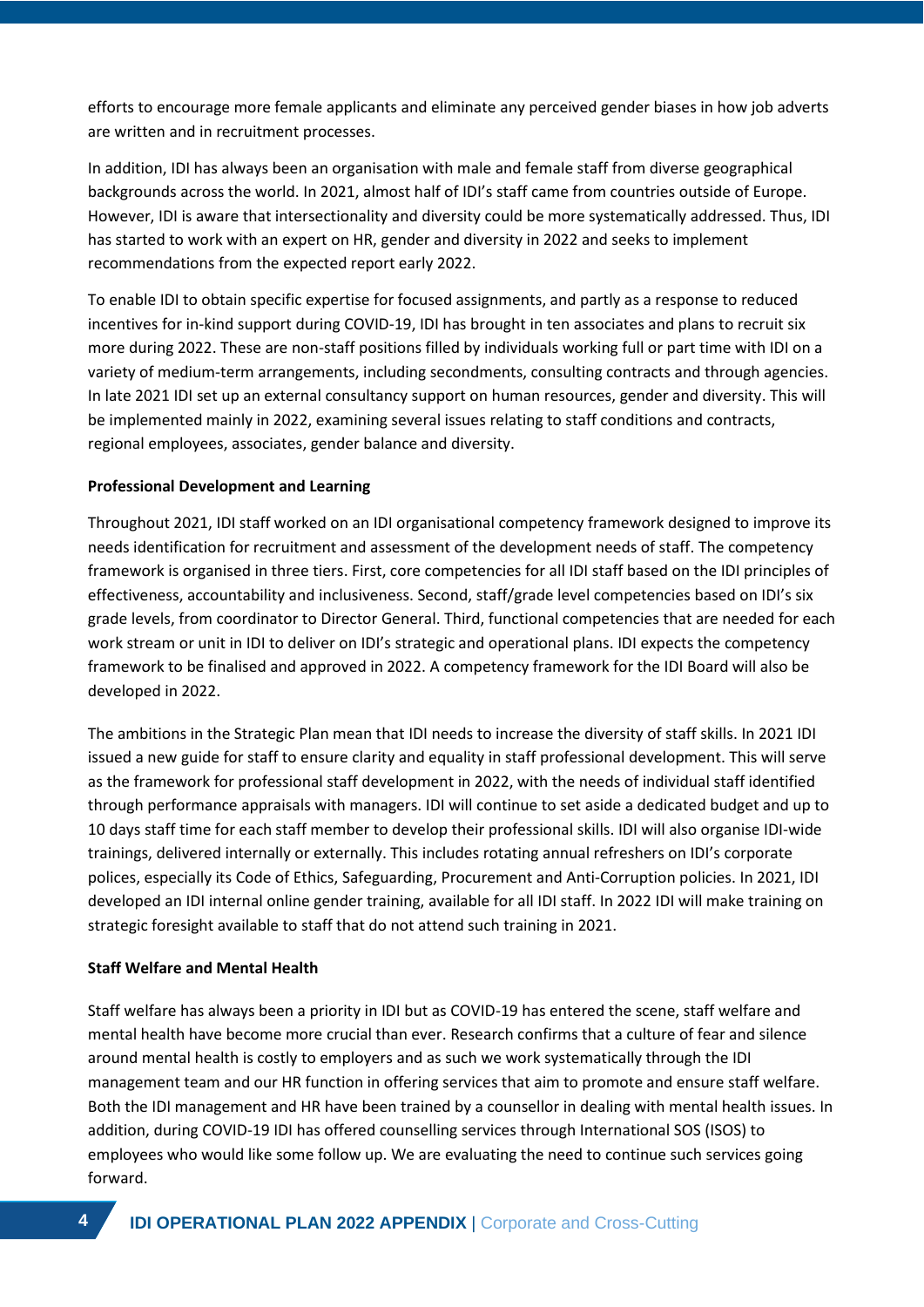During COVID-19, we have had weekly staff meetings to discuss the situation and ensured staff have the necessary equipment for setting up an office at home. We believe well-being initiatives from the employer are crucial during unforeseen and potentially very difficult times for our staff. Office chairs have been sent out to those staff who would like to have one delivered, and extra equipment such for example screens have been bought. The feedback from staff has been very positive with regards to these initiatives. The feeling of being taken care of is a feeling we recognize as valuable during COVID-19. We believe this is a positive factor in increasing resilience.

The Director General and Deputy Director Generals take an active role in following up on employees with regards to the well-being of their staff. During challenging time such as COVID-19 we choose to be one step ahead in trying to offer flexible solutions to deal with challenging circumstances. We are solution minded in order to ensure staff welfare and mental health is always put high on the agenda. In 2022 we will organize initiatives that will promote physical as well as mental health.

# <span id="page-4-0"></span>3. IDI's Internal Support: Director General and Strategic Support Unit

# **A. Objective**

The IDI Director General (DG) and the Strategic Support Unit (SSU) respond and add value to IDI's strategic priorities throughout the strategic cycle, which supports all work streams and units to create value for SAIs.

# **B. Strategy**

Responsibility for the implementation of all IDI Strategic and Operational Plans and execution of IDI's budget and financial management is delegated from the IDI Board to the DG. The DG leads by example across IDI and drives the culture and tone for how IDI works. The DG represents IDI to the IDI Board, and is the senior external face of IDI, often representing IDI and the Chair of the IDI Board in INTOSAI committees and other external fora. The DG leads IDI's management team and establishes the framework for delegating responsibility and ensuring accountability within IDI.

SSU takes on tasks that cut across different IDI departments, maximises synergies and promotes consistently high quality within and between departments, and supports the IDI management team to enable them to focus on delivering their core tasks. SSU has the following broad objectives:

- Adds value to and supports IDI delivery departments and IDI administration
- Creates value through synergies, shared services and improving strategic planning and performance
- Adds value to corporate governance and support functions
- Leads or supports stakeholder management to optimise support to SAIs
- Serves as the focal point for IDI's gender strategy

# **C. Delivery**

# **Partnerships**

IDI departments will continue to manage the majority of IDI's strategic partnerships in 2022. SSU handed over the strategic partnership with the International Budget Partnership to the Global Foundations Unit (GFU) in 2021. In 2022, SSU will continue to co-lead on developing IDI's partnership with the International Monetary Fund, coordinating this with all IDI units. The support and associated costs are planned and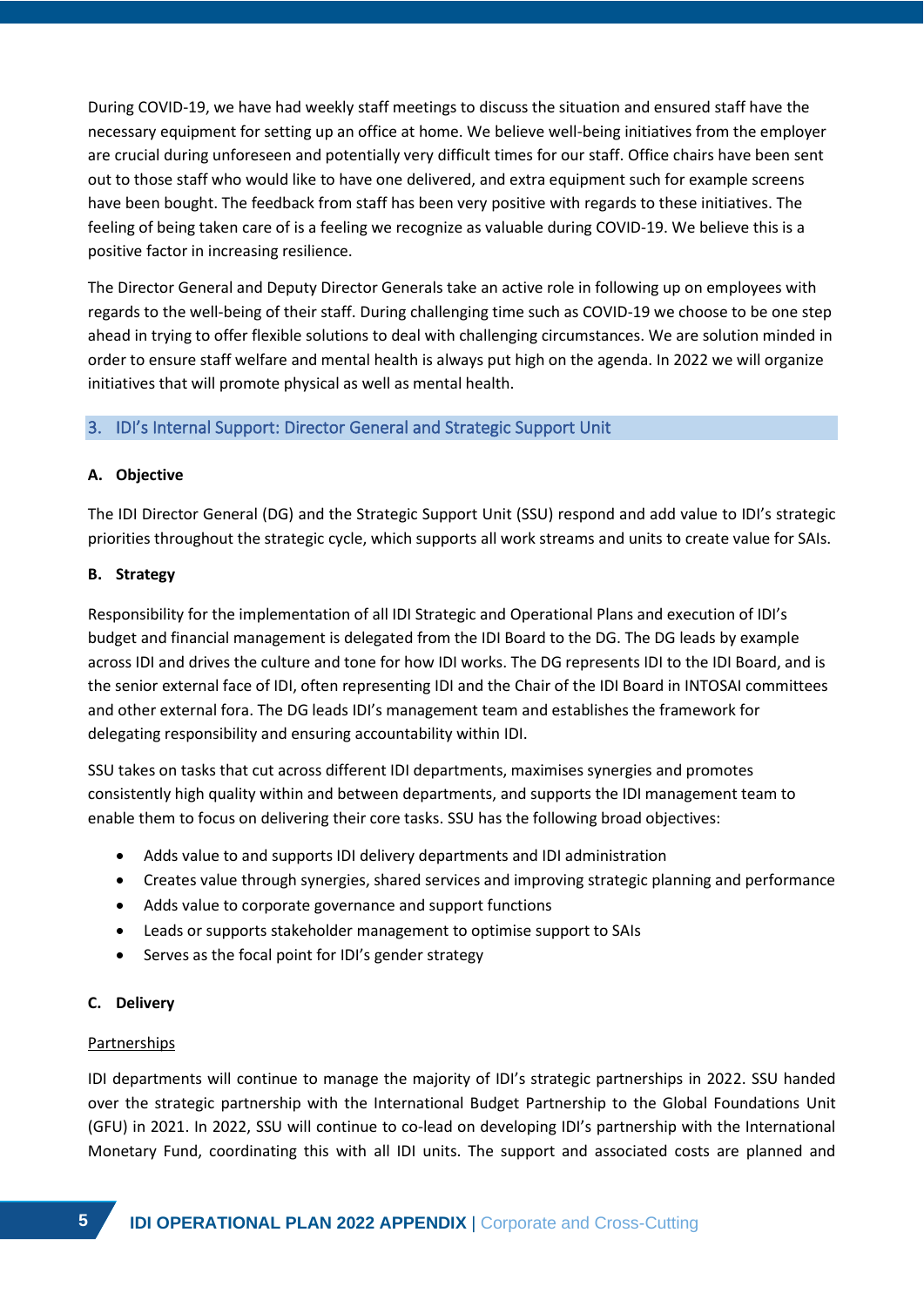reported under GFU. The IDI Gender Focal Point in SSU will continue to explore partnerships with organisations such UN Women and other relevant stakeholders in 2022.

The DG leads on representing IDI to many external stakeholders and fora, including SAIs, INTOSAI bodies and regions, and donors. SSU has a lead role in stakeholder management with IDI's core donor group and with donors funding IDI across multiple areas of IDI's work<sup>3</sup>. This also includes individual reporting to donors where this is necessary and as per individual agreements.

A proportion of DG and SSU costs are reallocated to each work stream and funded through those work streams, while the remainder is funded through IDI core support from SAI Norway, the Swedish International Development Cooperation Agency (Sida), the UK Foreign, Commonwealth and Development Office (FCDO)<sup>4</sup>, and the Austrian Development Agency (ADA).

# Delivery Mechanisms

The DG and SSU mainly support and add value to IDI's strategic priorities and delivery mechanisms. This includes supporting IDI departments with their delivery mechanisms where SSU can add value. This also means that SSU will use eLearning, online meetings, online workshops, webinars and face to face meetings to support IDI staff in their delivery. In 2021, SSU developed a basic internal online eLearning course on gender for IDI staff. In 2022, all IDI staff, in particular new IDI staff and staff who want to refresh their gender knowledge, are invited to do the course.

# **D. Outline Plan 2022**

| <b>Component and</b><br><b>Initiative</b> | Achievements (to end 2021)                                                                                                                                                                                                                                                                                                                                                                                                                                | <b>Plan 2022</b>                                                                                                                                                                                                                                                                                                                                                                               | <b>Tentative Plans 2023</b><br>onwards                                                                                                                                                                                                                                    |
|-------------------------------------------|-----------------------------------------------------------------------------------------------------------------------------------------------------------------------------------------------------------------------------------------------------------------------------------------------------------------------------------------------------------------------------------------------------------------------------------------------------------|------------------------------------------------------------------------------------------------------------------------------------------------------------------------------------------------------------------------------------------------------------------------------------------------------------------------------------------------------------------------------------------------|---------------------------------------------------------------------------------------------------------------------------------------------------------------------------------------------------------------------------------------------------------------------------|
| <b>IDI Governance</b>                     | IDI governance review<br>$\bullet$<br>conducted &<br>recommendations<br>implemented<br>Board structure and rules of<br>$\bullet$<br>procedure in place<br>IDI corporate risk register<br>$\bullet$<br>owned by Board & updated<br>twice per year<br>System of annual portfolio<br>$\bullet$<br>and foresight reviews<br>established<br>System for disclosing related<br>$\bullet$<br>parties and guarding against<br>conflicts of interest<br>implemented | Facilitate IDI Board<br>$\bullet$<br>meetings in March (virtual)<br>and November (face-to-<br>face)<br>Facilitate additional virtual<br>$\bullet$<br>Board meetings<br>Update IDI risk register for<br>$\bullet$<br>Board meetings<br>Conduct annual IDI<br>$\bullet$<br>portfolio and foresight<br>review<br>Support the development<br>$\bullet$<br>of Competency Framework<br>for IDI Board | <b>Facilitate IDI Board</b><br>$\bullet$<br>meetings in March<br>and November<br>Facilitate additional<br>$\bullet$<br>virtual Board<br>meetings<br>Update IDI risk<br>$\bullet$<br>register for Board<br>meetings<br>Conduct annual IDI<br>$\bullet$<br>portfolio review |
| <b>IDI Strategic</b><br><b>Planning</b>   | IDI Strategic Plan 2019-23<br>$\bullet$<br>developed & approved<br>following extensive global<br>consultation                                                                                                                                                                                                                                                                                                                                             | 2 <sup>nd</sup> staff training course on<br>$\bullet$<br>strategic foresight<br>Possible future scenarios<br>$\bullet$<br>for SAIs and IDI identified                                                                                                                                                                                                                                          | Further stakeholder<br>$\bullet$<br>consultations for<br>strategic plan 2024-29                                                                                                                                                                                           |

IDI's annual plans are presented within the context of the IDI Strategic Plan 2019-23. The 2022 plan builds on IDI's prior achievements, and towards future achievements.

<sup>&</sup>lt;sup>3</sup> In 2021, this included ADA (Austria), GA Canada, EU, FCDO-UK, Irish Aid, OAG Norway, SAI Qatar, SAI Saudi Arabia, SECO (Switzerland) and Sida (Sweden). For 2022, IDI expects this group to stay similar. However, slight changes could be possible, depending on changes in funding.

<sup>4</sup> To 31 March 2022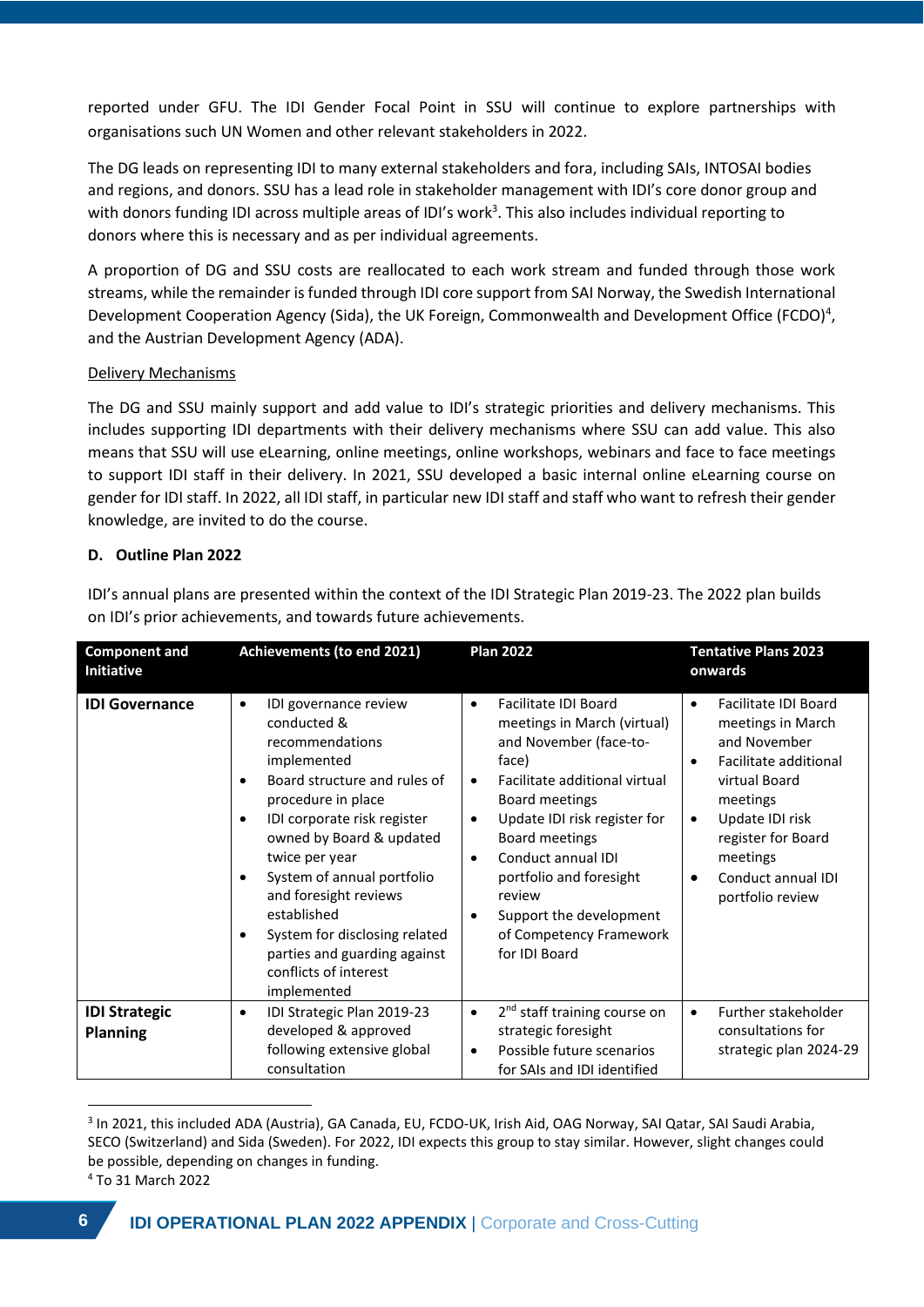| <b>Component and</b><br><b>Initiative</b>                                      | Achievements (to end 2021)                                                                                                                                                                                                                                                                                                                                                                                                                                  | <b>Plan 2022</b>                                                                                                                                                                                                                                                                                                                                                                                                                             | <b>Tentative Plans 2023</b><br>onwards                                                                                                                                                                                                                                                                                                                                                                                        |  |  |
|--------------------------------------------------------------------------------|-------------------------------------------------------------------------------------------------------------------------------------------------------------------------------------------------------------------------------------------------------------------------------------------------------------------------------------------------------------------------------------------------------------------------------------------------------------|----------------------------------------------------------------------------------------------------------------------------------------------------------------------------------------------------------------------------------------------------------------------------------------------------------------------------------------------------------------------------------------------------------------------------------------------|-------------------------------------------------------------------------------------------------------------------------------------------------------------------------------------------------------------------------------------------------------------------------------------------------------------------------------------------------------------------------------------------------------------------------------|--|--|
|                                                                                | Strategic review of IDI to<br>$\bullet$<br>increase resilience and thrive<br>under the new normal<br>Board workshop to identify<br>$\bullet$<br>emerging strategic trends<br>'Plan the plan' document for<br>$\bullet$<br>IDI Strategic Plan 2024-29<br>drafted<br>Awareness raising and 1st<br>$\bullet$<br>staff training course on<br>strategic foresight delivered                                                                                      | Strategic foresight<br>$\bullet$<br>embedded into IDI annual<br>portfolio and foresight<br>review<br>Mid-term evaluation of<br>$\bullet$<br>2019-23 strategic plan<br>discussed by Board to<br>inform future<br>Start stakeholder<br>$\bullet$<br>consultations for strategic<br>plan 2024-29                                                                                                                                                | Identify strategic<br>$\bullet$<br>questions and options<br>for Board decision<br>Draft, finalise and<br>$\bullet$<br>approve IDI Strategic<br>Plan 2024-29                                                                                                                                                                                                                                                                   |  |  |
| <b>Operational</b><br>Planning,<br><b>Monitoring &amp;</b><br><b>Reporting</b> | IDI approach to Operational<br>$\bullet$<br>Plans and Performance &<br><b>Accountability Reports firmly</b><br>established<br>Reader friendly templates for<br>$\bullet$<br>Operational Plans and<br>Performance and<br><b>Accountability Reports</b><br>adopted<br>IDI results framework 2019-<br>$\bullet$<br>23 developed in line with<br><b>Strategic Plan</b>                                                                                          | Issue IDI Performance &<br>$\bullet$<br>Accountability Report 2021<br>Prepare IDI Operational<br>$\bullet$<br>Plan 2023 and support<br>preparation of budget 2023<br>with in-built flexibilities<br>Support in-year plan and<br>$\bullet$<br>budget revisions<br>Update admin. with<br>$\bullet$<br>changes to grant<br>agreements<br>Update and report against<br>$\bullet$<br>IDI results framework                                        | <b>Issue IDI Performance</b><br>$\bullet$<br>& Accountability<br>Report 2022<br>Prepare IDI<br>$\bullet$<br>Operational Plan 2024<br>and support<br>preparation of budget<br>2024 with in-built<br>flexibilities<br>Support in-year<br>$\bullet$<br>budget revisions<br>Update admin. with<br>$\bullet$<br>changes to grant<br>agreements<br>Update and report<br>$\bullet$<br>against IDI results<br>framework               |  |  |
| <b>Stakeholder</b><br><b>Management &amp;</b><br><b>Dialogue</b>               | Annual dialogue mechanisms<br>$\bullet$<br>established between IDI<br>Board and development<br>partners (DPs), IDI<br>management and funding<br>donors (online), and<br>between INTOSAI and its<br>regional bodies. However,<br>due to COVID-19 the annual<br>dialogue IDI Board - DPs did<br>not take place. Other<br>mechanisms were online or<br>postponed<br>Dialogue & reporting<br>$\bullet$<br>mechanisms established at<br>level of specific grants | Facilitate annual dialogue<br>$\bullet$<br>between IDI Board and<br>development partners<br>(around face-to-face<br>November Board meeting)<br>Hold six-monthly strategic<br>$\bullet$<br>dialogue with IDI core<br>funding donors (of which,<br>one face to face if<br>circumstances allow)<br>$\bullet$<br>Report to funding partners<br>on use of grant funds<br>Coordinate & support<br>$\bullet$<br>development of funding<br>proposals | Facilitate virtual or<br>$\bullet$<br>face-to-face annual<br>dialogue between IDI<br>Board and<br>development partners<br>Hold six-monthly<br>$\bullet$<br>strategic dialogue<br>with IDI core funding<br>donors (of which, one<br>face to face if<br>circumstances allow)<br>Report to funding<br>$\bullet$<br>partners on use of<br>grant funds<br>Coordinate & support<br>$\bullet$<br>development of<br>funding proposals |  |  |
| Gender &<br><b>Inclusiveness</b>                                               | Gender integration<br>$\bullet$<br>established as strategic shift<br>in IDI 2019-23 Strategic Plan<br>Initial IDI staff capacity on<br>$\bullet$<br>gender developed<br>Gender analysis framework<br>$\bullet$<br>& guidance developed,<br>gender analyses conducted<br>for new IDI initiatives                                                                                                                                                             | Further develop IDI staff<br>$\bullet$<br>competence by rolling out<br>internal online gender<br>course & facilitate support<br>for other trainings<br>Continuous support for<br>$\bullet$<br>gender analyses and focus<br>on inclusiveness in new IDI<br>initiatives                                                                                                                                                                        | Continue to facilitate<br>$\bullet$<br>the development of<br>IDI staff competence<br>Support gender<br>$\bullet$<br>analyses and focus on<br>inclusiveness in new<br>IDI initiatives<br>Support the<br>$\bullet$<br>implementation of                                                                                                                                                                                         |  |  |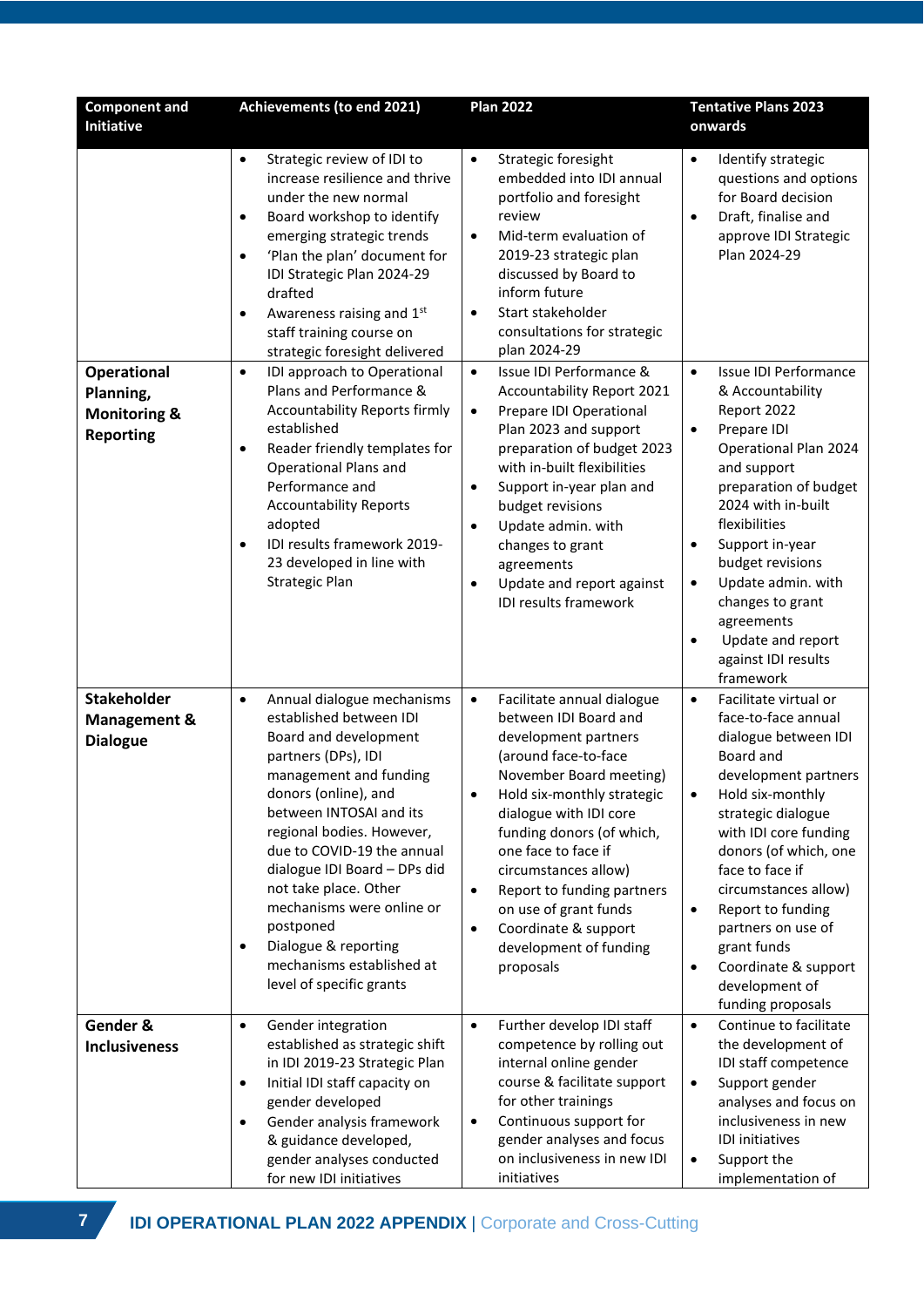| <b>Component and</b><br>Initiative                                          | Achievements (to end 2021)                                                                                                                                                                                                                                                                                                                                                                                                                                                                                                                                                                                                                                                                                                                                 | <b>Plan 2022</b>                                                                                                                                                                                                                                                                                                                                                                                                                                                                                                                                                                                                                                                                                                                               | <b>Tentative Plans 2023</b><br>onwards                                                                                                                                                                                                                                                                                                                                                                                                                                                                                                                                        |  |
|-----------------------------------------------------------------------------|------------------------------------------------------------------------------------------------------------------------------------------------------------------------------------------------------------------------------------------------------------------------------------------------------------------------------------------------------------------------------------------------------------------------------------------------------------------------------------------------------------------------------------------------------------------------------------------------------------------------------------------------------------------------------------------------------------------------------------------------------------|------------------------------------------------------------------------------------------------------------------------------------------------------------------------------------------------------------------------------------------------------------------------------------------------------------------------------------------------------------------------------------------------------------------------------------------------------------------------------------------------------------------------------------------------------------------------------------------------------------------------------------------------------------------------------------------------------------------------------------------------|-------------------------------------------------------------------------------------------------------------------------------------------------------------------------------------------------------------------------------------------------------------------------------------------------------------------------------------------------------------------------------------------------------------------------------------------------------------------------------------------------------------------------------------------------------------------------------|--|
| <b>Evaluations &amp;</b>                                                    | Gender event included at<br>$\bullet$<br>2019 INTOSAI Congress<br>Gender and inclusiveness<br>$\bullet$<br>integration in INTOSAI<br>Strategic Plan advocated for<br>External pool of gender<br>$\bullet$<br>advisors established<br>Gender TEAM with IDI<br>$\bullet$<br><b>Gender Champions</b><br>established<br>IDI gender strategy and<br>$\bullet$<br>policy approved & published<br>Cooperation on gender with<br>$\bullet$<br>UN Women & IBP & CAAF<br>Exploration on deeper<br>$\bullet$<br>cooperation with UN Women<br>initiated<br>IDI HR function, IDI work<br>$\bullet$<br>streams, GFU (2020 Global<br>SAI Survey & Stocktaking)<br>and bilateral supported on<br>gender & inclusiveness issues<br>IDI rolling evaluation plan<br>$\bullet$ | Advocate for integration of<br>$\bullet$<br>gender & inclusiveness at<br>INCOSAI 2022 and in<br>INTOSAI community where<br>possible<br>Review and possibly renew<br>$\bullet$<br>external pool of gender<br>experts<br>Support implementation of<br>$\bullet$<br>the IDI gender strategy &<br>policy<br>Further develop gender &<br>$\bullet$<br>intersectionality and if<br>necessary, a draft guidance<br>on inclusiveness<br>Explore partnerships with<br>$\bullet$<br>relevant organisations<br>Continue support of HR<br>$\bullet$<br>function, work streams,<br>GFU <sup>5</sup> and bilateral on<br>gender & inclusiveness<br>Facilitate new IDI Gender<br>$\bullet$<br><b>Internal Assessment</b><br>Maintain IDI rolling<br>$\bullet$ | the IDI gender<br>strategy & policy (incl.<br>HR)<br>Advocate for<br>$\bullet$<br>integration of gender<br>& inclusiveness in<br><b>INTOSAI</b> community<br>Apply a gender lens in<br>$\bullet$<br>developing the new<br><b>IDI SP</b><br>Explore and<br>$\bullet$<br>implement<br>partnerships with<br>relevant organisations<br>Continue support of<br>$\bullet$<br>HR function, work<br>streams, GFU and<br>bilateral on gender &<br>inclusiveness<br>Support<br>$\bullet$<br>implementation of IDI<br>Gender Internal<br>Assessment<br>Maintain IDI rolling<br>$\bullet$ |  |
| <b>Ensuring Quality</b>                                                     | 2019-23 established<br>IDI evaluation policy &<br>$\bullet$<br>guidance finalised and<br>published<br>Evaluation of IDI bilateral<br>$\bullet$<br>support (4 components)<br>Evaluation of IDI Support to<br>$\bullet$<br><b>SAI Somalia</b><br>Evaluation of<br>$\bullet$<br>implementation of the SAI<br><b>PMF Strategy</b><br>Design and commission mid-<br>$\bullet$<br>term evaluation of<br>implementation of the IDI<br>Strategic Plan 2019-23                                                                                                                                                                                                                                                                                                      | evaluation plan<br>Maintain IDI Audit and<br>$\bullet$<br><b>Evaluations Database</b><br>Finalise mid-term<br>$\bullet$<br>evaluation of<br>implementation of the IDI<br><b>Strategic Plan</b><br>Undertake QA reviews of<br>$\bullet$<br><b>IDI Global Public Goods</b><br>Update and issue IDI<br>$\bullet$<br>protocol for quality<br>assurance of global public<br>goods<br>Commission mid-term<br>$\bullet$<br>review of NAC Strategic<br>Change Project - South<br>Sudan                                                                                                                                                                                                                                                                 | evaluation plan<br>Maintain IDI Audit<br>$\bullet$<br>and Evaluations<br>Database<br>Undertake QA reviews<br>٠<br>of IDI Global Public<br>Goods<br>Commission mid-term<br>$\bullet$<br>review of PAP-APP<br>programme phase 2<br>Commission final<br>$\bullet$<br>evaluation of SPMR<br>initiative (if required<br>by SECO)                                                                                                                                                                                                                                                   |  |
| <b>Forum for INTOSAI</b><br>Professional<br><b>Pronouncements</b><br>(FIPP) | IDI DG member of FIPP,<br>$\bullet$<br>contributing to scrutiny of<br><b>INTOSAI standard setting</b><br>process                                                                                                                                                                                                                                                                                                                                                                                                                                                                                                                                                                                                                                           | Continued membership of<br>$\bullet$<br><b>FIPP</b>                                                                                                                                                                                                                                                                                                                                                                                                                                                                                                                                                                                                                                                                                            | Continued<br>$\bullet$<br>membership of FIPP                                                                                                                                                                                                                                                                                                                                                                                                                                                                                                                                  |  |
| <b>Support to Global</b><br><b>Foundations Unit</b>                         | Support implementation of<br>$\bullet$<br><b>INTOSAI Global Survey 2020</b><br>Support drafting and<br>$\bullet$<br>publication of SAI Global<br>Stocktaking Report 2020                                                                                                                                                                                                                                                                                                                                                                                                                                                                                                                                                                                   | Lead on partnership with<br>$\bullet$<br>IMF (reported under GFU)<br>Support design of INTOSAI<br>$\bullet$<br>Global Survey 2023                                                                                                                                                                                                                                                                                                                                                                                                                                                                                                                                                                                                              | Lead on partnership<br>$\bullet$<br>with IMF (reported<br>under GFU)<br>Support<br>$\bullet$<br>implementation of<br><b>INTOSAI Global Survey</b>                                                                                                                                                                                                                                                                                                                                                                                                                             |  |

<sup>&</sup>lt;sup>5</sup> SSU will support GFU in case of the establishment of an IDSC group on gender & inclusiveness.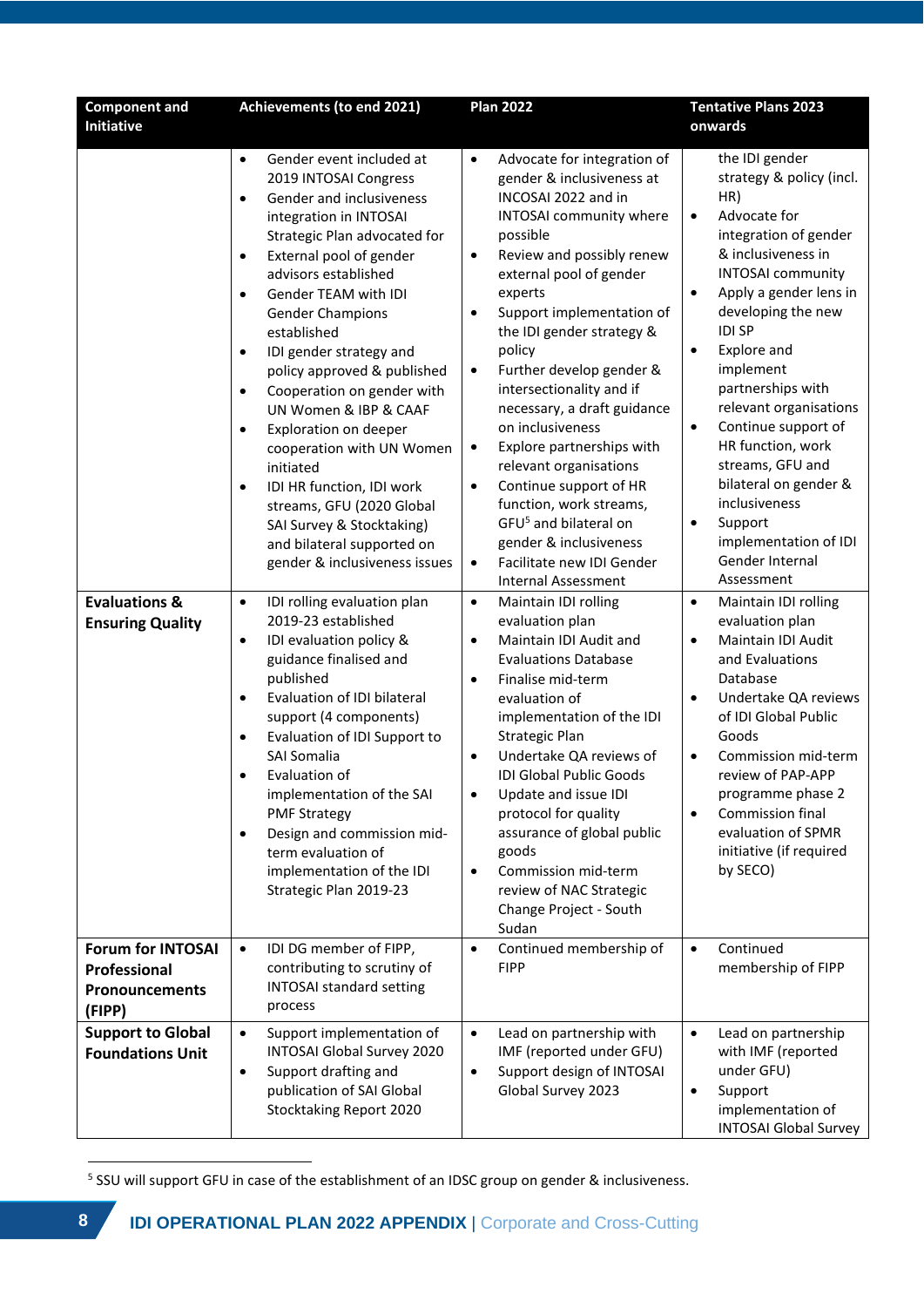| <b>Component and</b><br><b>Initiative</b>                                       | Achievements (to end 2021)                                                                                                                                                                                                               | <b>Plan 2022</b>                                                                                                                                                                                                                       | <b>Tentative Plans 2023</b><br>onwards                             |
|---------------------------------------------------------------------------------|------------------------------------------------------------------------------------------------------------------------------------------------------------------------------------------------------------------------------------------|----------------------------------------------------------------------------------------------------------------------------------------------------------------------------------------------------------------------------------------|--------------------------------------------------------------------|
|                                                                                 | Lead on partnership with IMF<br>$\bullet$<br>(reported under GFU)                                                                                                                                                                        |                                                                                                                                                                                                                                        | Support drafting of<br>Global SAI Stocktaking<br>Report 2023       |
| <b>Support to</b><br><b>Management</b><br><b>Team (together</b><br>with Admin.) | <b>IDI Procurement Policy</b><br>٠<br>updated<br><b>IDI Internal Control</b><br>$\bullet$<br>Framework updated<br>Support provided for<br>$\bullet$<br>development of other<br>manuals<br>Produce draft IDI<br>٠<br>competency framework | Provide support for<br>$\bullet$<br>maintenance of policies<br>and manuals<br>Finalise IDI Competency<br>$\bullet$<br>Framework<br>Draft competency<br>$\bullet$<br>framework for IDI Board<br>Update IDI Environmental<br>٠<br>Policy | Provide support for<br>٠<br>maintenance of<br>policies and manuals |

# **E. Contribution to IDI Cross-Cutting Priorities**

#### SAI Culture and Leadership

The IDI DG will continue to back IDI's work streams, bilateral support and Global Foundations to support and develop SAI leaders in their specific environments and SAI cultures.

SSU will continue its support across IDI to apply a gender and inclusiveness lens on SAI culture and leadership issues, including on IDI's new leadership initiative "Mastery" under the well-governed SAIs work stream.

### SAI Communications and Stakeholder Engagement

Both the IDI DG and SSU engage with IDI work streams, bilateral support and Global Foundations in their support to SAIs in communications and stakeholder engagement. The IDI DG and SSU will continue to share their experience in engaging with Development Partners, INTOSAI bodies, strategic partners and other stakeholders with SAIs wherever it adds value.

In addition, SSU has a leading support role in the implementation of the IDI Communications and Advocacy Strategy. This includes raising awareness on the role, benefits and challenges of SAIs, advocating for better SAI environment and support and applying a gender and inclusiveness lens in communications.

#### Inclusiveness and Gender

SSU is the IDI gender focal point, led the development of both the Gender Strategy and Policy in 2020/2021 and will now support IDI in the implementation of both in 2022. Following IDI's Accountability Framework in the Gender Policy, all IDI staff have a role and responsibility to implement the Gender Policy, its commitments and the Gender Strategy.

In 2022, the IDI Gender Focal Point in SSU will continue to ensure a strategic, coordinated and consistent approach to IDI's gender work and to the implementation of aforementioned documents and bring in an intersectionality and inclusiveness lens. The IDI Gender Focal Point provides necessary guidance and support for IDI staff to implement the Gender Policy and Strategy.

#### **F. Expected Results**

IDI Output Indicators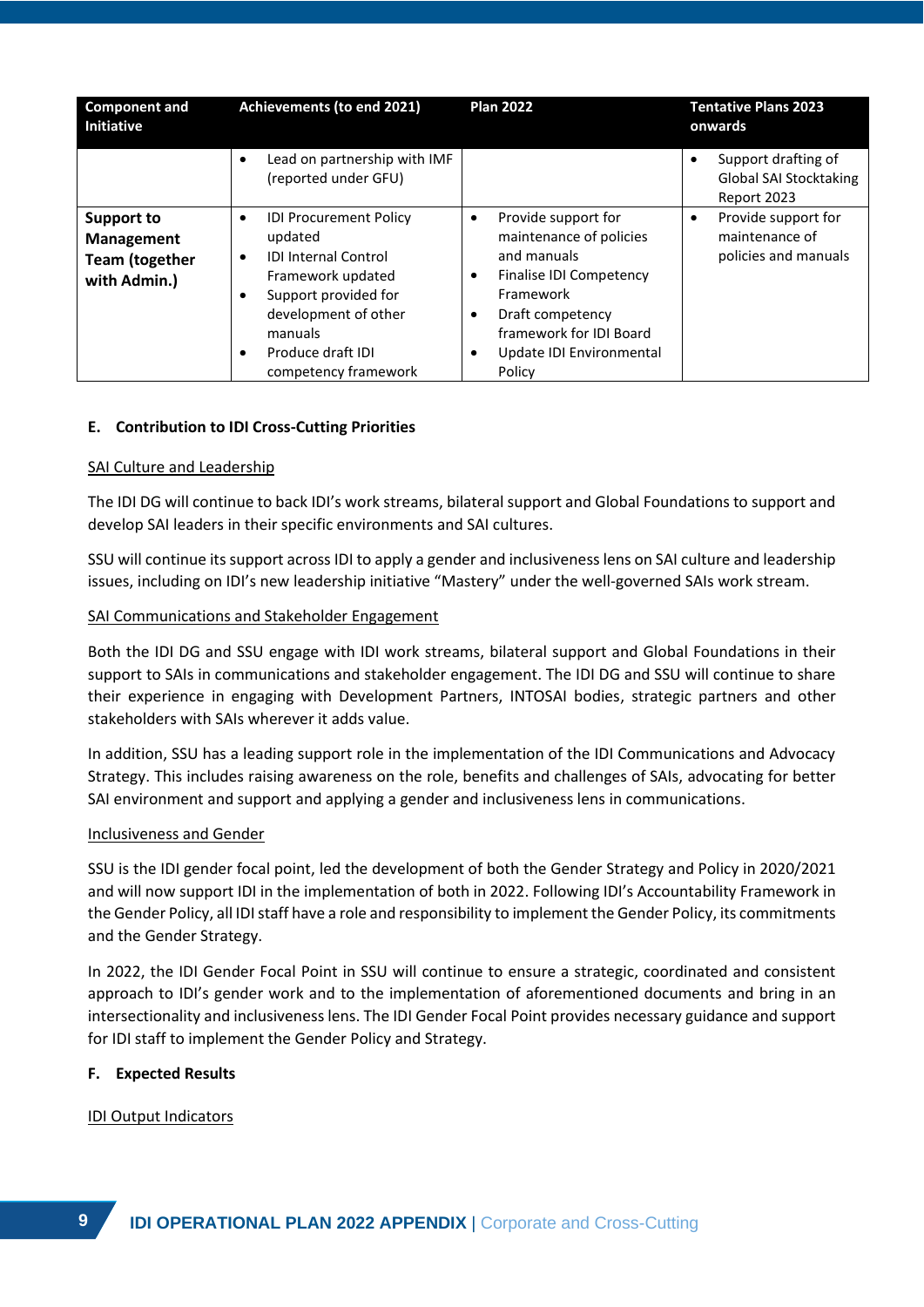| <b>Expected</b>                                                                                    | <b>Indicator</b>                                                                                                                             | <b>Indicator Definition</b>                                                                                                                                                                                                                     | <b>Source</b>                               | <b>Baseline</b>               | Target /           |                      | <b>Targets and Actual Results (by calendar year)</b> |                    |                    |                      |
|----------------------------------------------------------------------------------------------------|----------------------------------------------------------------------------------------------------------------------------------------------|-------------------------------------------------------------------------------------------------------------------------------------------------------------------------------------------------------------------------------------------------|---------------------------------------------|-------------------------------|--------------------|----------------------|------------------------------------------------------|--------------------|--------------------|----------------------|
| <b>Results</b>                                                                                     | No.                                                                                                                                          |                                                                                                                                                                                                                                                 |                                             | (Date)                        | <b>Actual</b>      | 2019                 | 2020                                                 | 2021               | 2022               | 2023                 |
| <b>CROSS-CUTTING PRIORITIES</b>                                                                    |                                                                                                                                              |                                                                                                                                                                                                                                                 |                                             |                               |                    |                      |                                                      |                    |                    |                      |
| Empower<br>female<br>participation                                                                 | 26                                                                                                                                           | Annual female<br>participation rate<br>across IDI initiatives:                                                                                                                                                                                  | <b>IDI</b> internal<br>monitoring<br>system | (a) 44%<br>(2017)<br>$(b)$ No | Target             | (a) 44%<br>(b) 35%   | (a) 44%<br>(b) 35%                                   | (a) 44%<br>(b) 35% | (a) 44%<br>(b) 35% | (a) 44%<br>(b) 35%   |
| in IDI<br>(a) Events where IDI<br>initiatives<br>can influence<br>participation (b) Open<br>events | baseline                                                                                                                                     | Actual                                                                                                                                                                                                                                          | $(a)$ 40%<br>(b) 33%                        | (a) 45%<br>(b) 54%            | (a) N/A<br>(b) N/A | (a) $N/A$<br>(b) N/A | (a) N/A<br>(b) N/A                                   |                    |                    |                      |
| Integrate                                                                                          | 27                                                                                                                                           | % of new IDI initiatives                                                                                                                                                                                                                        | <b>IDI Annual</b>                           | 0%                            | Target             | 10%                  | 50%                                                  | 80%                | 80%                | 80%                  |
| gender<br>analysis into<br>design of IDI<br>initiatives                                            |                                                                                                                                              | designed in the year<br>which include a gender<br>analysis in the design<br>phase                                                                                                                                                               | Performance &<br>Accountability<br>Reports  | (2018)                        | Actual             | 14%                  | 78%                                                  | N/A                | N/A                | N/A                  |
| Develop the<br>commitment<br>and capacity                                                          | 28<br>% of SAIs participating<br><b>IDI Annual</b><br>Performance &<br>in IDI initiatives where<br>a representative of the<br>Accountability | a) 100%<br>b) No<br>data                                                                                                                                                                                                                        | Target                                      | a) 90%<br>$b)$ 75%            | a) 90%<br>b) 60%   | a) 90%<br>b) 60%     | a) 90%<br>b) 60%                                     | a) 90%<br>b) 60%   |                    |                      |
| of SAI<br><b>leaders</b>                                                                           |                                                                                                                                              | SAI leadership:<br>a) signs a statement of<br>commitment<br>b) participates in<br>education / awareness<br>raising activities<br>targeted to the SAI<br>leadership<br>(count separately the<br>participation of each<br>SAI in each initiative) | Reports                                     | (2018)                        | Actual             | a) 93%<br>b) 50%     | a) 96%<br>b) 29%                                     | (a) N/A<br>(b) N/A | (a) N/A<br>(b) N/A | (a) $N/A$<br>(b) N/A |

# IDI Supported SAI Capacity and Output Indicators

| <b>Expected</b>                                                    | <b>Indicator</b><br><b>Indicator Definition</b><br><b>Source</b><br><b>Baseline</b> |                                                                                                                                       | Target /                                             | <b>Targets and Actual Results (by calendar year)</b> |               |                |                  |      |      |      |
|--------------------------------------------------------------------|-------------------------------------------------------------------------------------|---------------------------------------------------------------------------------------------------------------------------------------|------------------------------------------------------|------------------------------------------------------|---------------|----------------|------------------|------|------|------|
| <b>Results</b>                                                     | No.                                                                                 |                                                                                                                                       |                                                      | (Date)                                               | <b>Actual</b> | 2019           | 2020             | 2021 | 2022 | 2023 |
| <b>CROSS-CUTTING PRIORITIES</b>                                    |                                                                                     |                                                                                                                                       |                                                      |                                                      |               |                |                  |      |      |      |
| SAIs<br>considering                                                | 25                                                                                  | Cumulative number of<br>SAIs (supported by IDI)                                                                                       | <b>IDI Annual</b><br>Performance &                   | 0(2018)                                              | <b>Target</b> | $\overline{2}$ | 5                | 10   | 15   | 20   |
| inclusion and<br>gender in<br>their<br>organisational<br>practices |                                                                                     | that have a target<br>relating to gender in<br>their strategic plans                                                                  | Accountability<br>Reports                            |                                                      | Actual        | $\overline{2}$ | 8                | N/A  | N/A  | N/A  |
| SAIs<br>considering                                                | 26                                                                                  | % of IDI supported<br>Cooperative audits                                                                                              | <b>IDI Annual</b><br>Performance &                   | N/A                                                  | <b>Target</b> | 10%            | 15%              | 20%  | 25%  | 25%  |
| inclusion and<br>gender in<br>their audit<br>practices             |                                                                                     | excluding financial)<br>audits) completed in<br>the year that have<br>inclusion and/or<br>gender as a focus or<br>cross-cutting theme | Accountability<br>Reports                            |                                                      | Actual        | 4%             | N/A <sup>6</sup> | N/A  | N/A  | N/A  |
| Developing<br><b>SAI leaders</b>                                   | 27                                                                                  | Cumulative number of<br>SAIs with leaders<br>completing an IDI                                                                        | <b>IDI Annual</b><br>Performance &<br>Accountability | 0(2017)                                              | <b>Target</b> | 15             | 15               | 30   | 30   | 50   |
|                                                                    |                                                                                     | leadership programme                                                                                                                  | Reports                                              |                                                      | Actual        | 15             | 15               | N/A  | N/A  | N/A  |

<sup>6</sup> N/A as no IDI supported cooperative audits were completed in 2020 due to Covid. Several initiatives which included cooperative audits were delayed or redesigned, and new initiatives such as TAI audits and 3d audits of resilient national health systems were launched.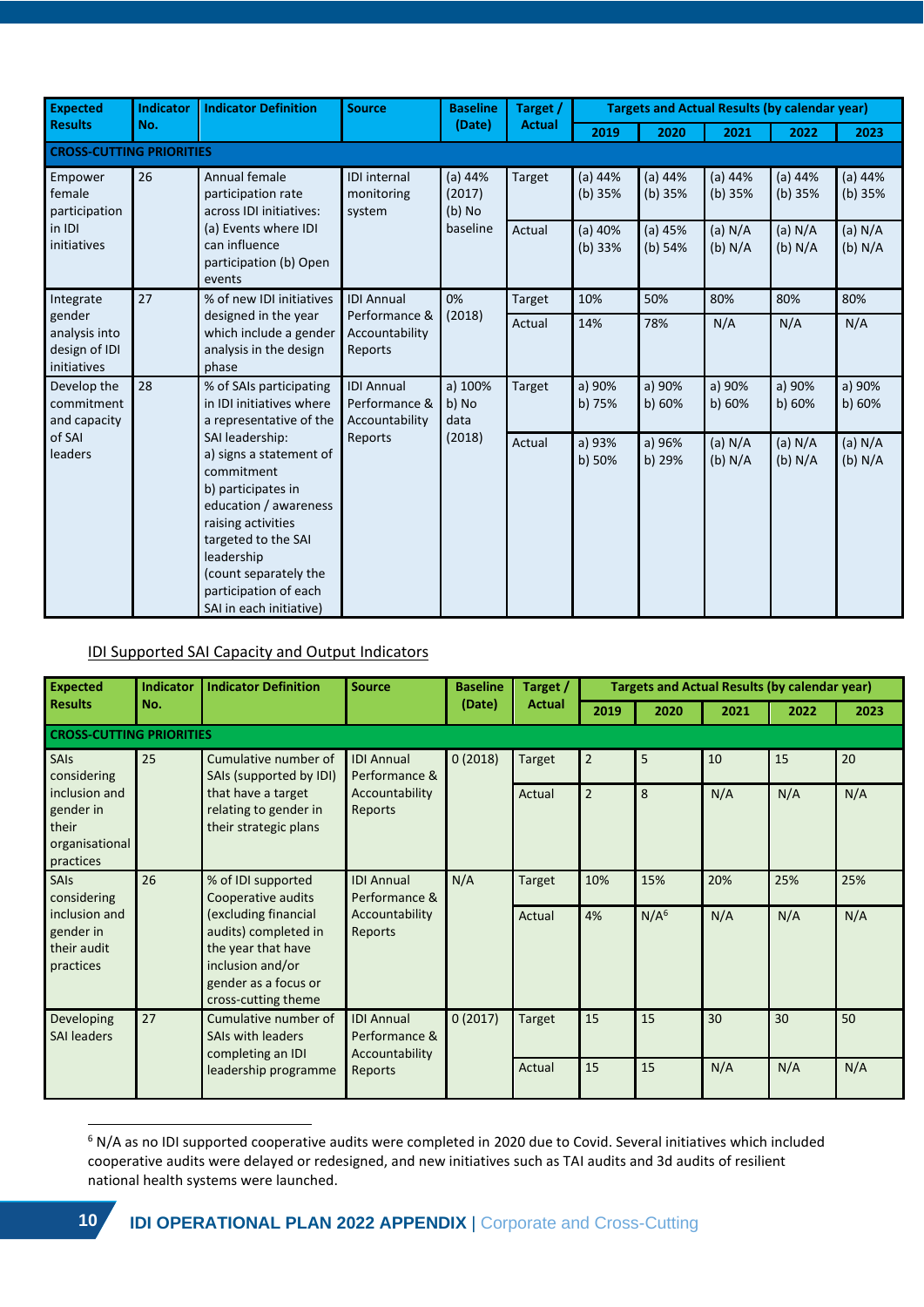# **G. Risk Management**

Risk management in IDI is owned at the IDI Board level. IDI's corporate risk register is regularly updated and discussed at each Board meeting. The Board approves the identification and assessment of risks, and the mitigating measures. In approving the risk register, the Board accepts the residual risks. The risk register covers the developmental, operational, reputational and natural risks that, if realised, could undermine delivery of the IDI strategic plan.

IDI has identified the following additional risks which may prevent the DG and Strategic Support Unit from delivering its expected results and will implement the associated risk mitigation measures.

- **Risk: Culture not adequately integrated as a cross-cutting priority:** IDI cannot fulfil expectations to fully address the different cultural aspects in SAIs and in the INTOSAI community as a cross-cutting priority under all work streams, bilateral support and Global Foundations  $\rightarrow$  Mitigation: SSU and DG to monitor how culture is integrated into some GPGs and initiatives under the work streams, but residual risk largely accepted.
- **Risk: Strategic foresight not adequately addressed:** IDI's approach to strategic foresight does not fit IDI's organisation and work and fails to improve IDI's next Strategic Plan  $\rightarrow$  Mitigation: build IDI staff capacity on strategic foresight, integrate into IDI's strategic management cycle and provide for external support and expertise where necessary.

# <span id="page-10-0"></span>4. IDI's Internal Support: Administration Unit

# **A. Objective**

The objective of the Admin Unit is to support all IDI work streams and units to strengthen IDI operations to create value for SAIs.

# **B. Strategy**

The Admin Unit seeks to provide high quality support and services in the admin area and facilitate excellent working conditions for staff. The Admin Unit works to:

- Ensure sound financial management of the IDI (budgeting, accounting, invoicing, payroll, banking, and financial reporting).
- Ensure sound human resource management of the IDI, (facilitate recruitment processes, remuneration, onboarding, performance management through annual performance appraisal, professional development, organisational culture as well as ensuring a healthy, safe, resilient, diverse and thriving working environment)
- Ensure that local employment laws and regulations are fulfilled in those countries where IDI have employees
- Ensure that required systems, procedures, policies and Norwegian legal obligations are in place and are adhered to
- Develop, implement and maintain internal rules, regulations and policies.
- Advise and support DG on admin issues
- Develop and maintain an effective IT environment that optimises IDI's work.
- Procure administrative services and equipment, aiming to ensure efficient and effective IDI operations.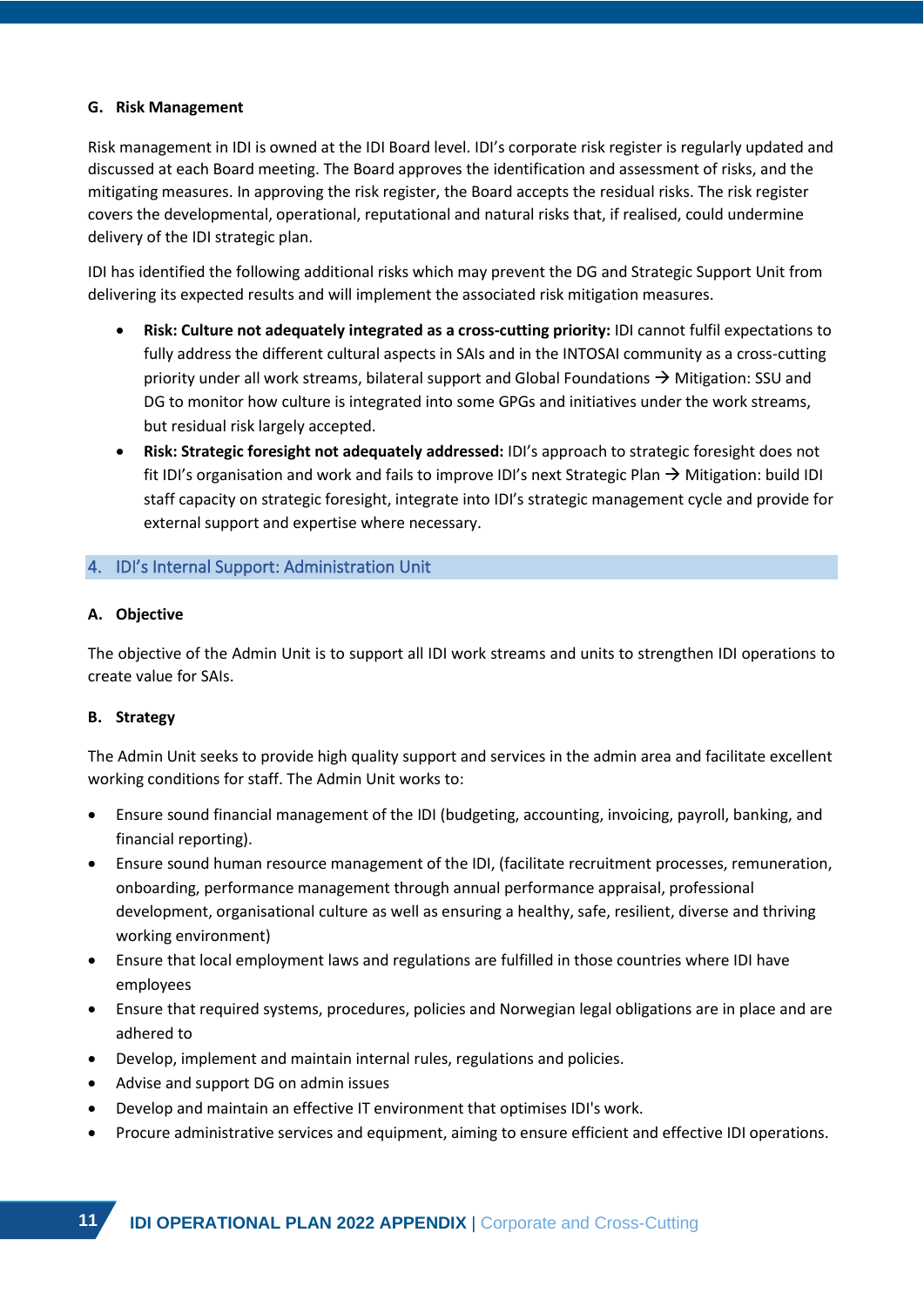# **C. Delivery**

# **Partnerships**

The Admin Unit has the following partners that help to support the unit's delivery:

- Amesto Account House is the outsourcing partner on accounting through the Xledger accounting system.
- Visolit is the outsourcing partner on IT services and provides IT infrastructure, support and services.
- HRG/Amex is the preferred travel agent for all IDI travel.
- Securex, Just Payroll and SDWorx as provider of payroll services outside of Norway.
- International SOS is provider of travel safety services.
- HR Norge and Simployer to ensure that we are updated on HR trends and local legal issues

A proportion of IDI administration costs are reallocated to each work stream and funded through those work streams, while the remainder is funded through IDI core support from SAI Norway, the Swedish International Development Cooperation Agency (SIDA), the UK Foreign, Commonwealth and Development Office (FCDO), and the Austrian Development Agency (ADA).

# Delivery Mechanisms

The Admin unit mainly supports the other work stream and units. This includes facilitating delivery mechanisms for the other units. The Admin unit will use online meetings, training courses and face to face meetings to support IDI staff in their delivery.

# **D. Outline Plan 2022**

IDI's annual plans are presented within the context of the IDI Strategic Plan 2019-23. The 2021 plan builds on IDI's prior achievements, and towards future achievements.

| <b>Component and Initiative</b>                      | <b>Achievements (to end</b><br>2021)                                                                                                                                                                                                                                                              | <b>Plan 2022</b>                                                                                                                                                                                                                                                                                     | <b>Tentative Plans 2023</b><br>onwards                                                                                                                                                                                                                                                       |  |  |
|------------------------------------------------------|---------------------------------------------------------------------------------------------------------------------------------------------------------------------------------------------------------------------------------------------------------------------------------------------------|------------------------------------------------------------------------------------------------------------------------------------------------------------------------------------------------------------------------------------------------------------------------------------------------------|----------------------------------------------------------------------------------------------------------------------------------------------------------------------------------------------------------------------------------------------------------------------------------------------|--|--|
| <b>IDI Governance</b>                                | Organise IDI Board<br>$\bullet$<br>Meetings; March<br>(virtual) and<br>November (in-person)<br>Facilitate work of IDI<br>$\bullet$<br>Board's NRC<br>Register Board<br>$\bullet$<br>members in<br>Brønnøysund register<br>Seek solutions to build<br>$\bullet$<br>up IDI unrestricted<br>reserves | Organise IDI Board<br>$\bullet$<br>Meetings; March<br>(virtual) and<br>November (in-person)<br>Facilitate work of IDI<br>$\bullet$<br>Board's NRC<br>Seek solutions to build<br>$\bullet$<br>up IDI unrestricted<br>reserves<br>Registering Board<br>$\bullet$<br>members in<br>Brønnøysund register | Organise IDI Board<br>$\bullet$<br>Meetings in March<br>and November (in-<br>person)<br>Facilitate work of IDI<br>$\bullet$<br>Board's NRC<br>Seek solutions to build<br>$\bullet$<br>up IDI unrestricted<br>reserves<br><b>Registering Board</b><br>٠<br>members in<br>Brønnøysund register |  |  |
| <b>Budgeting &amp; Financial</b><br><b>Reporting</b> | Lead IDI 2022 budget<br>$\bullet$<br>process<br>Lead IDI in-year<br>$\bullet$<br>budget revision for<br>approval by IDI Board<br>Align approach to IDI<br>٠<br>long-term financial<br>forecast with<br>budgeting process                                                                          | Lead IDI 2023 budget<br>$\bullet$<br>process<br>Lead IDI in-year<br>٠<br>budget revisions in<br>June (internal) and<br>October for approval<br>by IDI Board<br>Align approach to IDI<br>٠<br>long-term financial                                                                                     | Lead IDI 2024 budget<br>$\bullet$<br>process<br>Lead IDI in-year<br>٠<br>budget revisions in<br>June (internal) and<br>October for approval<br>by IDI Board                                                                                                                                  |  |  |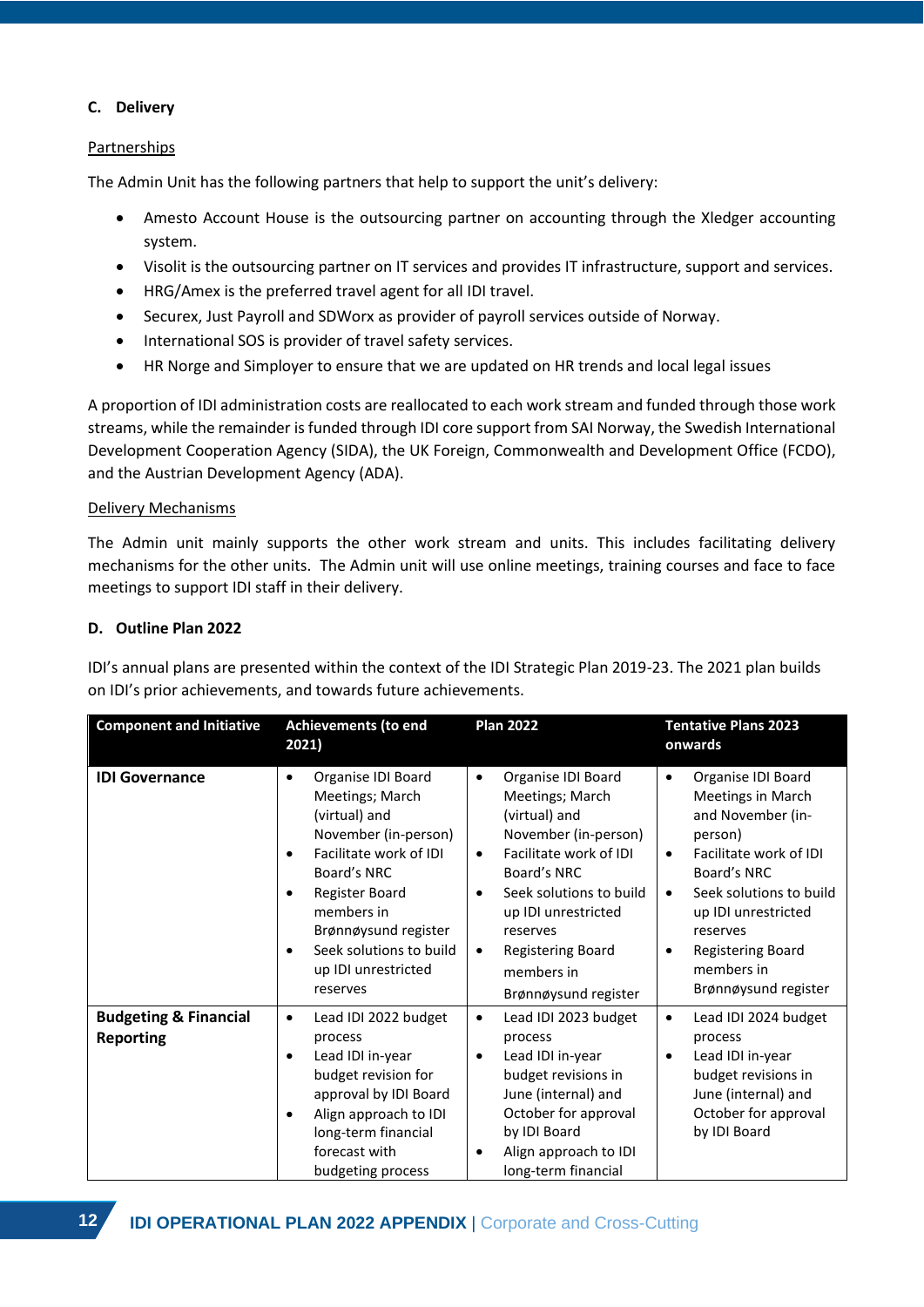| <b>Component and Initiative</b>            | <b>Achievements (to end</b>                                                                                                                                                                                                                                                                                                                                                                                                                                                                                                                                                                                               | <b>Plan 2022</b>                                                                                                                                                                                                                                                                                                                                                                                                                                                                                                                                                                                                                                                                               | <b>Tentative Plans 2023</b>                                                                                                                                       |  |
|--------------------------------------------|---------------------------------------------------------------------------------------------------------------------------------------------------------------------------------------------------------------------------------------------------------------------------------------------------------------------------------------------------------------------------------------------------------------------------------------------------------------------------------------------------------------------------------------------------------------------------------------------------------------------------|------------------------------------------------------------------------------------------------------------------------------------------------------------------------------------------------------------------------------------------------------------------------------------------------------------------------------------------------------------------------------------------------------------------------------------------------------------------------------------------------------------------------------------------------------------------------------------------------------------------------------------------------------------------------------------------------|-------------------------------------------------------------------------------------------------------------------------------------------------------------------|--|
|                                            | 2021)                                                                                                                                                                                                                                                                                                                                                                                                                                                                                                                                                                                                                     |                                                                                                                                                                                                                                                                                                                                                                                                                                                                                                                                                                                                                                                                                                | onwards                                                                                                                                                           |  |
|                                            | Produce IDI Financial<br>$\bullet$<br>Statements 2020 &<br>manage audit process                                                                                                                                                                                                                                                                                                                                                                                                                                                                                                                                           | forecast with<br>budgeting process<br>Produce IDI Financial<br>٠<br>Statements 2021 &<br>manage audit process                                                                                                                                                                                                                                                                                                                                                                                                                                                                                                                                                                                  | Produce IDI Financial<br>$\bullet$<br>Statements 2022 &<br>manage audit process                                                                                   |  |
| <b>Human Resource</b><br><b>Management</b> | Develop IDI staff<br>$\bullet$<br>competency<br>framework (with<br>SSU)<br>Lead IDI's professional<br>$\bullet$<br>development project<br>group<br>Lead IDI HR to COVID-<br>$\bullet$<br>19<br>Update and QA new<br>$\bullet$<br><b>IDI</b> Employee<br>Handbook in<br>Simployer<br>Revisit our digital<br>$\bullet$<br>onboarding module<br>and make necessary<br>changes<br>QA GDPR routines on<br>$\bullet$<br><b>HR</b><br>Review of<br>$\bullet$<br>remuneration system<br>Review regional staff<br>$\bullet$<br>contracts to be in line<br>with national<br>legislation<br>Review response by<br>IDI HR to COVID-19 | Finalise IDI<br>$\bullet$<br>Competency<br>Framework (with SSU)<br>Draft competency<br>$\bullet$<br>framework for IDI<br>Board (with SSU)<br>Revisit our digital<br>$\bullet$<br>onboarding module<br>and make necessary<br>changes<br>QA GDPR routines on<br>$\bullet$<br>НR<br>Review regional staff<br>$\bullet$<br>contracts to ensure<br>compliance with<br>national legislation<br>Review of HR systems<br>$\bullet$<br>through staff survey<br>Crisis management<br>$\bullet$<br>training<br>Review of crisis<br>$\bullet$<br>management process<br>and systems<br>HR, gender and<br>$\bullet$<br>diversity analysis in IDI<br>Lead on bi-annual pay<br>$\bullet$<br>adjustment process | QA GDPR routines on<br>$\bullet$<br><b>HR</b><br>Crisis management<br>$\bullet$<br>training<br>Review of crisis<br>$\bullet$<br>management process<br>and systems |  |
| <b>Policies &amp; Guidelines</b>           | Embed systems for<br>$\bullet$<br><b>GDPR</b> compliance<br>Update IDI<br>$\bullet$<br>consultancy contract<br>template<br>Update IDI travel<br>$\bullet$<br>policy<br>Update IDI internal<br>$\bullet$<br>control system<br>Update IDI<br>$\bullet$<br>procurement policy                                                                                                                                                                                                                                                                                                                                                | Embed systems for<br>$\bullet$<br><b>GDPR</b> compliance<br>Update IDI<br>$\bullet$<br>consultancy contract<br>template<br>Update IDI<br>$\bullet$<br>environmental policy                                                                                                                                                                                                                                                                                                                                                                                                                                                                                                                     | Review remuneration<br>$\bullet$<br>policy                                                                                                                        |  |
| <b>Finance &amp; Accounting</b>            | $\bullet$<br>Finalise<br>implementation of<br>integrated IDI<br>accounting system<br>with expense module<br>and time registration.<br>Update IDI financial<br>$\bullet$<br>manual                                                                                                                                                                                                                                                                                                                                                                                                                                         | Finalise<br>$\bullet$<br>implementation of<br>integrated IDI<br>accounting system<br>with expense module<br>and time registration                                                                                                                                                                                                                                                                                                                                                                                                                                                                                                                                                              | Update IDI financial<br>$\bullet$<br>manual                                                                                                                       |  |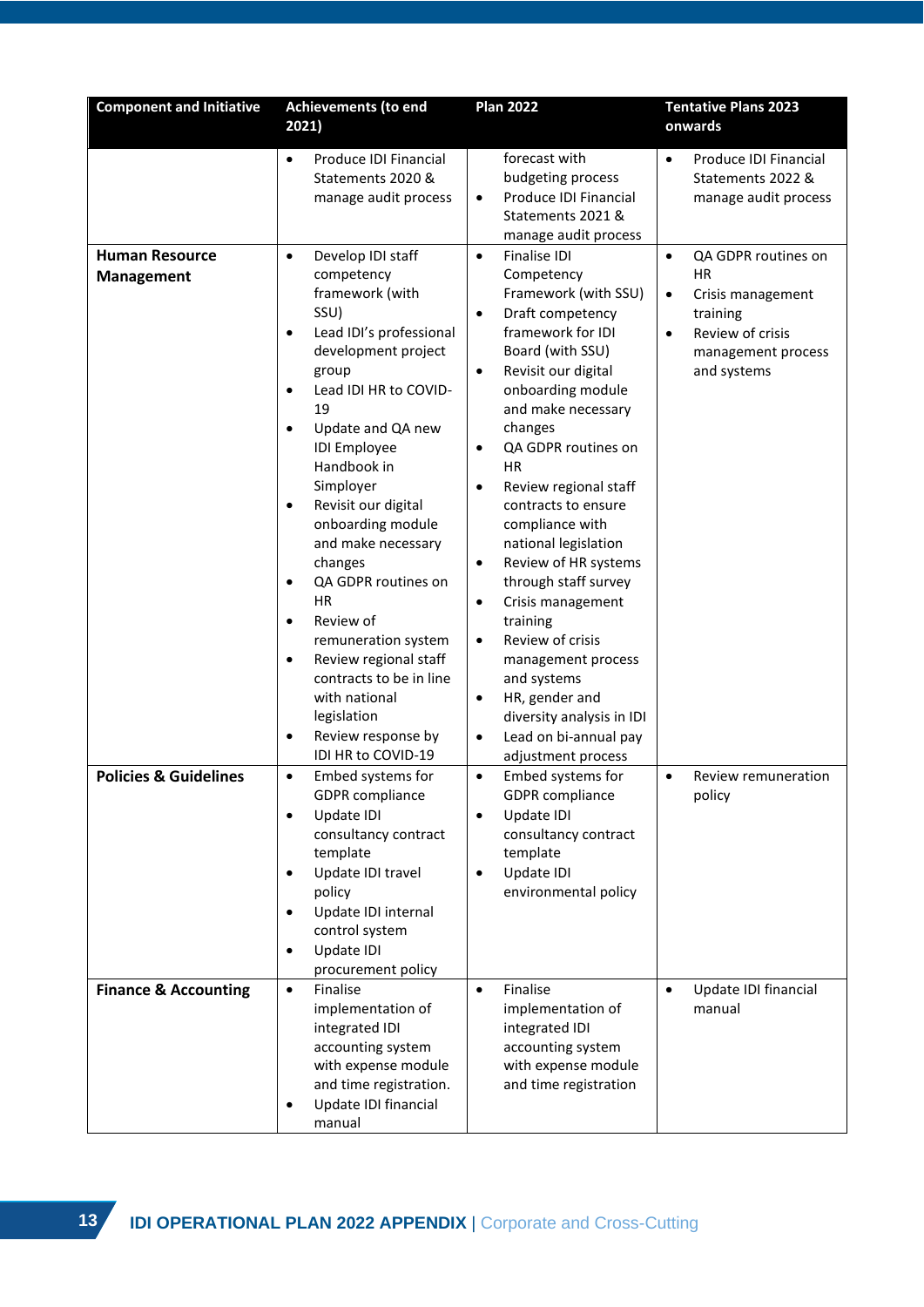| <b>Component and Initiative</b> | <b>Achievements (to end</b><br>2021)                                                                                                                                                                           | <b>Plan 2022</b>                                                                                                                                                          | <b>Tentative Plans 2023</b><br>onwards |
|---------------------------------|----------------------------------------------------------------------------------------------------------------------------------------------------------------------------------------------------------------|---------------------------------------------------------------------------------------------------------------------------------------------------------------------------|----------------------------------------|
| <b>Procurements</b>             | Procurement of pool<br>$\bullet$<br>of consultants on<br>design<br>Procurement of<br>$\bullet$<br>consultant on office<br>redesign<br>Procurement of<br>$\bullet$<br>consultant on HR,<br>gender and diversity | Tender travel services<br>$\bullet$<br>HRG/Amex<br>Tender IT solutions<br>٠<br>provider Visolit<br>Finalise office redesign<br>٠<br>and tender office<br>rebuilding plans |                                        |

# **E. Contribution to IDI Cross-Cutting Priorities**

#### SAI Culture and Leadership

Admin will continue to facilitate the services and equipment needed for IDI's work streams and units to support and develop SAI leaders in their specific environments and SAI cultures.

### SAI Communications and Stakeholder Engagement

Admin supports IDI work streams, bilateral support and Global Foundations in preparing funding requests and engages with Development Partners in connection with administration of grants.

In addition, Admin supports initiatives in the HR area for initiatives such as the "Together" initiative".

### Inclusiveness and Gender

Admin will continue to review and implement gender-responsive and inclusive measures throughout the organization in 2022. This will be done in the areas of human resource management including genderresponsive and inclusive recruitment and employment. This includes selection processes as well as reviewing the performance appraisal process and the area of promotions in order to develop and ensure gender responsive and inclusive practices. This contributes to the second strategic priority in the Gender Strategy to enable IDI to lead by example and to become a gender-responsive organisation itself. Admin will also contribute to developing and implementing an updated gender policy in 2022.

# **F. Expected Results**

IDI's administration unit does not have lead responsibility for delivery of results in the IDI results framework.

# **G. Risk Management**

Risk management in IDI is owned at the IDI Board level. IDI's corporate risk register is regularly updated and discussed at each Board meeting. The Board approves the identification and assessment of risks, and the mitigating measures. In approving the risk register, the Board accepts the residual risks. The risk register covers the developmental, operational, reputational and natural risks that, if realised, could undermine delivery of the IDI strategic plan.

Most risks which may prevent the Admin unit from delivering on this plan are integrated into the IDI Corporate risk register. With a growing organisation there is a need to continuously review both IT systems and have technological and legal expertise available that can meet organisational needs.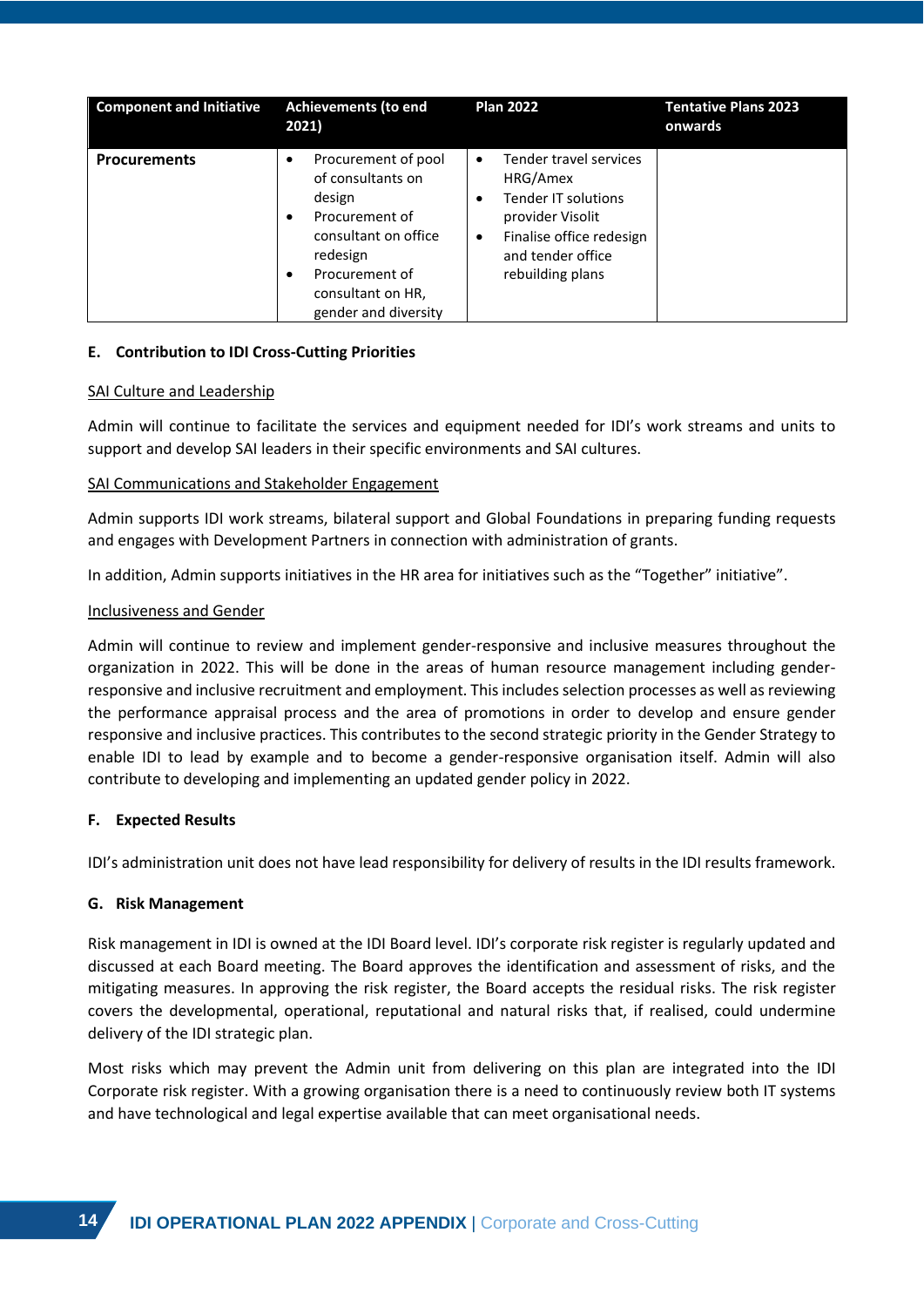# <span id="page-14-0"></span>5. Becoming a More Gender Responsive and inclusive IDI

IDI has started to implement its new Gender Policy (2021) and the Gender Strategy (2020), including a multi-annual gender action plan. One of the two strategic priorities under IDI's Gender Strategy is to lead by example as a gender-responsive organisation. In 2022, IDI will thus:

- Continue its engagement with an external expert to address IDI's commitment for gender balanced and diverse human resources - focusing on recruitment, career progression, salaries - and implement relevant recommendations from the report
- Ensure gender dimensions are integrated across the IDI competency framework
- Promote IDI's online basic gender course to increase IDI gender capacity and competences, support IDI staff in finding adequate in-depth courses, develop IDI staff capacities based on the new IDI competency framework where needed
- Continue facilitating internal or external support for IDI staff to support gender analyses
- Facilitate cross-departmental learning, which includes regular meetings and discussions of the IDI Gender Focal Point and Gender Champions
- Support gender champions in advancing gender and inclusiveness work in their departments
- Build gender with an intersectionality lens into new policies and guidance documents
- Integrate gender and inclusiveness in IDI's annual communications & advocacy work plans and budget, and build on global gender awareness campaigns
- Explore the possibility of establishing an online IDI knowledge / resource centre for gender equality
- Benefit as an organisation from partnerships with relevant organisations

Becoming more gender responsive and leading by example as an organisation is a strategic priority but also crucial for remaining credible in our support on gender and inclusiveness issues with SAIs.

# <span id="page-14-1"></span>6. Climate Change and the Environment

IDI remains committed to environmental sustainability. IDI will continue to uphold its environmental policy and key strategies to reduce negative effects on the environment and climate. During 2022, the IDI environmental policy will also be updated.

Even before COVID-19, IDI had already increased the use of eLearning and internet-based communication. IDI had then built on this experience and intensified its digital education and online work in 2020 and 2021. Moving into 2022 and beyond, IDI will leverage its experience of successfully managing online events to judicially plan its initiatives with a mix of physical and online events.

In addition, IDI will continue to:

- Compensate for CO2 emissions to reduce air travel emissions
- Recycle in office and limit printing
- Encourage the use of public transport
- Look into more possibilities to reduce energy in the office and in its operations.

Prior to the current strategic plan, IDI partnered with the INTOSAI Working Group on Environmental Audit to support SAIs in environmental audit initiatives<sup>7</sup>. IDI had planned further environmental audit initiatives to

 $7$  E.g. IDI/INTOSAI Working Group on Environmental Audit (WGEA) Programme on Forestry Management, and IDI/ASOSAI Environmental Audit Programme on Disaster Management.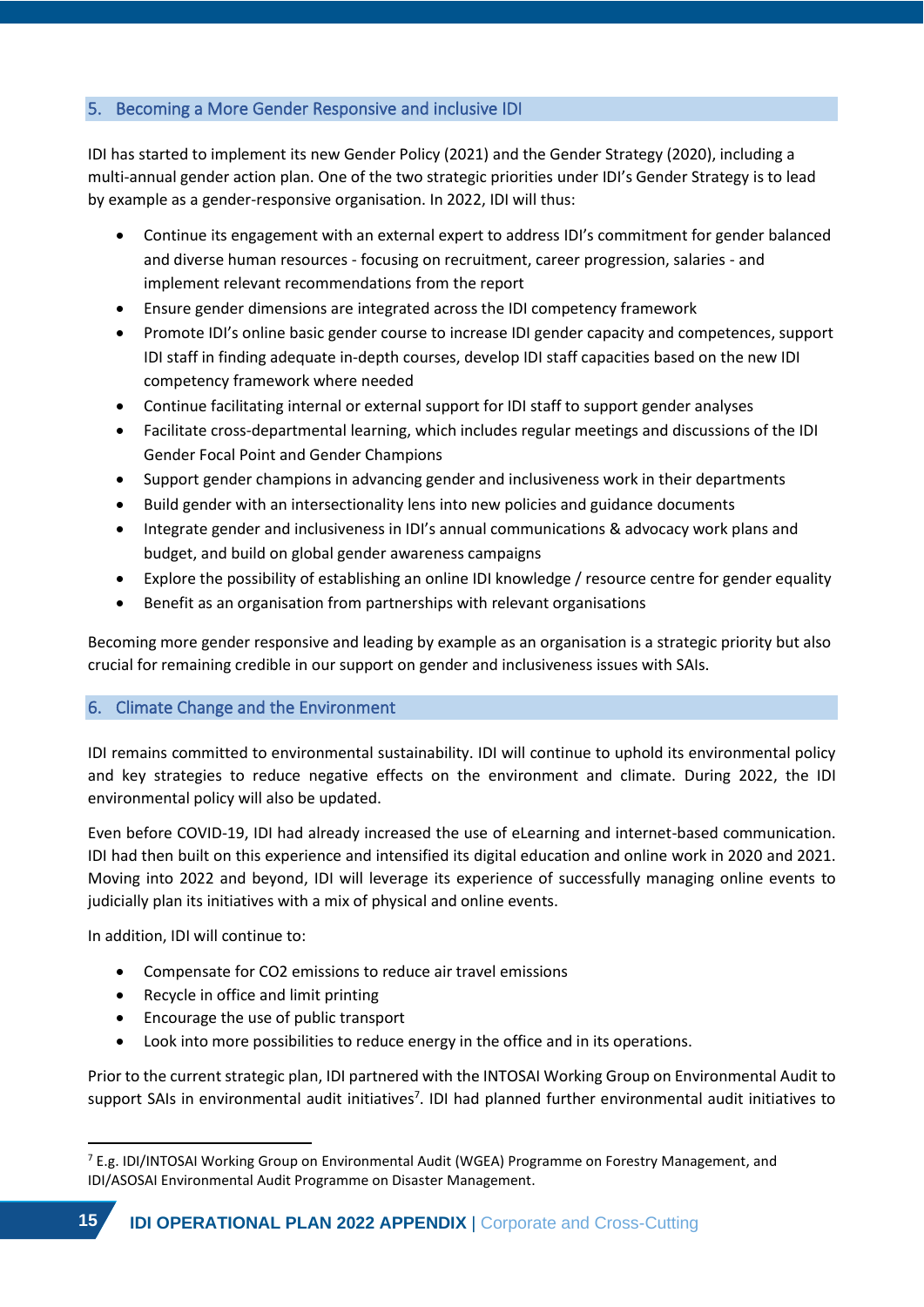respond to the current environmental crisis, including a performance audit of coastal erosion in the Caribbean, due to start in 2020. However, in response to the COVID-19 pandemic, IDI reprioritised towards the audit of emergency funding, resilient national health systems and the shadow pandemic of violence against women. Recognising that the climate crisis continues to escalate, IDI's relevant SAIs work stream will explore innovative approaches for auditing climate action in 2022 (as part of its Portfolio of Experiments initiative) and support SAIs in using some of these approaches from 2023 onwards. Similarly, at the 2021 INTOSAI-Donor Steering Committee, participants suggested establishing a group on climate change and the environment. In 2022 IDI will explore how to take forward these issues, together with relevant stakeholders. Meanwhile, during 2022, the initiative on audit of sustainable public procurement will continue to have strong environmental linkages.

# <span id="page-15-0"></span>7. Managing Risk

The IDI Strategic Plan 2019-2023 sets out IDI's approach to identifying assumptions, and assessing which assumptions are considered as critical risks which need to be actively managed. Based on the IDI results chain, IDI has identified its assumptions, and classified them as operational, reputational and developmental<sup>8</sup>. Each one has been assessed with regards to likelihood and impact, and those assumptions which have the potential to undermine delivery of the IDI Strategic Plan have been classified as key risks. IDI's keys risks, as of November 2021, are summarised in the table below. COVID-19 will continue to have a significant effect on IDI's risk assessment and management in 2022. In addition, the 2020 Global SAI Survey [and Stocktaking Report](https://www.idi.no/elibrary/global-sai-stocktaking-reports-and-research/global-sai-stocktaking-report-2020/1364-idi-global-sai-stocktaking-report-2020/file) will influence IDI's risk assessment and management, in particular in the area of developmental risks.

|    | <b>Developmental Risks</b>                                                                                       |
|----|------------------------------------------------------------------------------------------------------------------|
| 1. | Legislature support for SAIs: a lack of legislature interest in, and support for SAIs as well as increasingly    |
|    | weakened roles for legislatures in some countries, undermines the impact SAIs can have for the benefits of       |
|    | citizens.                                                                                                        |
| 2. | SAI Independence: the performance and impact of SAIs is hampered by constraints to operational, financial        |
|    | independence and mandates.                                                                                       |
| 3. | SAIs leading by example: SAIs not leading by example in promoting accountability and transparency (especially    |
|    | public reporting); SAI Good Governance and Ethics. This undermines SAI performance, government                   |
|    | performance, benefits for citizens and trust in SAIs.                                                            |
| 4. | SAI strategic planning: poor quality SAI strategic plans undermine their long-term development and their         |
|    | selection of capacity development initiatives.                                                                   |
| 5. | ISSAI implementation and professionalisation SAIs do not have the capacity and resources to fully implement      |
|    | the ISSAIs, thus reducing audit quality and the impact of audit work for everyone. Further, in the absence of a  |
|    | regulatory mechanism and a common understanding of compliance, the credibility of the ISSAI framework/IFPP       |
|    | is gradually eroded by SAIs referring to the ISSAIs before their audit practices have become ISSAI compliant,    |
|    | undermining the basis for many IDI interventions. A SAI's journey towards ISSAI implementation is affected by    |
|    | the lack of professionally qualified public sector audit professionals due to limited professional education     |
|    | opportunities and availability of SAI specific professional development for financial, performance and           |
|    | compliance audit. ISSAIs may also not be agile or provide an enabling framework to factor in a fast-changing SAI |
|    | environment.                                                                                                     |
| 6. | Competency based Certification: Lack of adequate resources, maturity of context and concern for consequences     |
|    | in some national contexts affect IDI ability to deal with integrity risks in assessments for competency-based    |
|    | certification.                                                                                                   |
| 7. | Sustainability: the way in which capacity development support is provided does not lead to sustainable SAI       |
|    | performance improvement (e.g. poor alignment with strategic plans, poor coordination of support, no              |
|    | consideration of SAI absorption capacity, and new knowledge from participation in IDIs interventions not being   |

<sup>8</sup> IDI's risk management approach also includes natural risks, but at present, IDI has no significant natural risks that need to be managed.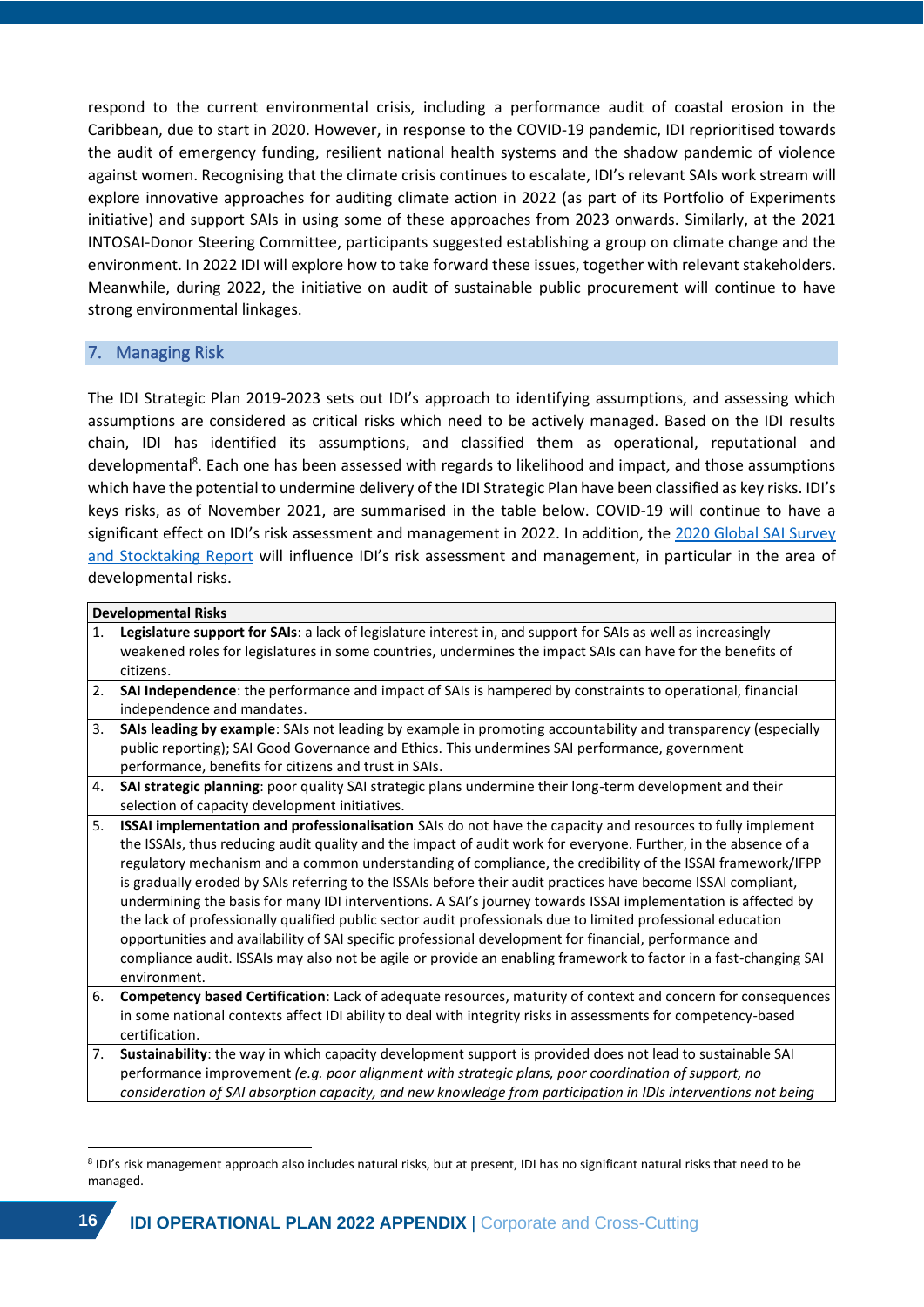|    | translated into changed practices within SAIs). SAIs do not have the resources to take forward capacity                                                                                                                                                                                                                                                                               |  |  |  |  |  |  |  |  |  |  |
|----|---------------------------------------------------------------------------------------------------------------------------------------------------------------------------------------------------------------------------------------------------------------------------------------------------------------------------------------------------------------------------------------|--|--|--|--|--|--|--|--|--|--|
|    | development efforts.                                                                                                                                                                                                                                                                                                                                                                  |  |  |  |  |  |  |  |  |  |  |
| 8. | SAI relevance: SAIs do not have adequate capacity and resources to keep track of and respond to emerging<br>issues, leverage on technological advancement and achieve audit impact to stay relevant. SAIs do not have<br>impact because of untimely reports, a lack of executive response and follow-up to recommendations from the<br>audit or the legislature (based on the audit). |  |  |  |  |  |  |  |  |  |  |
|    |                                                                                                                                                                                                                                                                                                                                                                                       |  |  |  |  |  |  |  |  |  |  |
| 9. | Leave no SAI behind: SAIs are not able to participate in capacity development initiatives or take advantage of                                                                                                                                                                                                                                                                        |  |  |  |  |  |  |  |  |  |  |
|    | them (in some contexts due to limited ICT infrastructure and connectivity).                                                                                                                                                                                                                                                                                                           |  |  |  |  |  |  |  |  |  |  |
|    | SAIs in the most challenged environments are unable to get the scaled-up and strategic support they need or to                                                                                                                                                                                                                                                                        |  |  |  |  |  |  |  |  |  |  |
|    | effectively benefit from IDI work streams and initiatives and make little progress in strengthening their                                                                                                                                                                                                                                                                             |  |  |  |  |  |  |  |  |  |  |
|    | performance.                                                                                                                                                                                                                                                                                                                                                                          |  |  |  |  |  |  |  |  |  |  |
|    | <b>Operational Risks</b>                                                                                                                                                                                                                                                                                                                                                              |  |  |  |  |  |  |  |  |  |  |
|    | 10. Quality: IDI deliverables are not of sufficient quality to contribute to SAI performance improvement, which may                                                                                                                                                                                                                                                                   |  |  |  |  |  |  |  |  |  |  |
|    | also damage IDI's reputation.                                                                                                                                                                                                                                                                                                                                                         |  |  |  |  |  |  |  |  |  |  |
|    | 11. Partnerships: As IDI increasingly partners to deliver on its work streams and other initiatives, IDI's partners may                                                                                                                                                                                                                                                               |  |  |  |  |  |  |  |  |  |  |
|    | not have adequate resources and share IDI's approaches and routines to ensure contribution towards                                                                                                                                                                                                                                                                                    |  |  |  |  |  |  |  |  |  |  |
|    | sustainable change.                                                                                                                                                                                                                                                                                                                                                                   |  |  |  |  |  |  |  |  |  |  |
|    | 12. Delivery Methods: IDI is not using the most appropriate and effective delivery methods in given circumstances.                                                                                                                                                                                                                                                                    |  |  |  |  |  |  |  |  |  |  |
|    | SAIs cannot take fully advantage of the delivery methods applied (see also risk 9 on 'Leave no SAI behind').                                                                                                                                                                                                                                                                          |  |  |  |  |  |  |  |  |  |  |
|    | 13. Funding: Insufficient, unpredictable and/or short-term funding and insufficient levels of reserves undermines                                                                                                                                                                                                                                                                     |  |  |  |  |  |  |  |  |  |  |
|    | IDI's ability to plan for and implement long term capacity development initiatives under its work streams,                                                                                                                                                                                                                                                                            |  |  |  |  |  |  |  |  |  |  |
|    | reducing sustainability and impact.                                                                                                                                                                                                                                                                                                                                                   |  |  |  |  |  |  |  |  |  |  |
|    | 14. In-kind contributions and expertise: IDI cannot secure the quantity and quality of in-kind support and expertise                                                                                                                                                                                                                                                                  |  |  |  |  |  |  |  |  |  |  |
|    | (both from within and outside the INTOSAI community) that it currently relies on to deliver under its work                                                                                                                                                                                                                                                                            |  |  |  |  |  |  |  |  |  |  |
|    | streams, Global Foundations and bilateral support.                                                                                                                                                                                                                                                                                                                                    |  |  |  |  |  |  |  |  |  |  |
|    | 15. Staff safety: a major incident would affect not only the involved staff, but have emotional and resource impact                                                                                                                                                                                                                                                                   |  |  |  |  |  |  |  |  |  |  |
|    | across IDI, and may potentially require IDI to suspend certain activities, work stream components, and/or                                                                                                                                                                                                                                                                             |  |  |  |  |  |  |  |  |  |  |
|    | locations. Would also have significant impact on IDI's reputation.                                                                                                                                                                                                                                                                                                                    |  |  |  |  |  |  |  |  |  |  |
|    | 16. Staffing: IDI does not have the capacity to adequately absorb new staff or cannot secure the quantity and                                                                                                                                                                                                                                                                         |  |  |  |  |  |  |  |  |  |  |
|    | quality of staff necessary to deliver its portfolio.                                                                                                                                                                                                                                                                                                                                  |  |  |  |  |  |  |  |  |  |  |
|    | 17. Gender: IDI cannot fully integrate a gender perspective as an organisation and in delivering its portfolio.                                                                                                                                                                                                                                                                       |  |  |  |  |  |  |  |  |  |  |
|    | 18. Internal governance: poor internal control and resource management within IDI undermines the economy and                                                                                                                                                                                                                                                                          |  |  |  |  |  |  |  |  |  |  |
|    | efficiency of IDI operations and implementation of the strategic plan.                                                                                                                                                                                                                                                                                                                |  |  |  |  |  |  |  |  |  |  |
|    | 19. Financial transaction: Fraud attempts and transactions where IDI is unable to verify ownership with other party.                                                                                                                                                                                                                                                                  |  |  |  |  |  |  |  |  |  |  |
|    | <b>Reputational Risks</b>                                                                                                                                                                                                                                                                                                                                                             |  |  |  |  |  |  |  |  |  |  |
|    | 20. Stakeholder expectations: growing demand for IDI interventions means that expectations from IDI's many                                                                                                                                                                                                                                                                            |  |  |  |  |  |  |  |  |  |  |
|    | different stakeholders have to be managed adequately and some stakeholders' expectations may not be met,                                                                                                                                                                                                                                                                              |  |  |  |  |  |  |  |  |  |  |
|    | potentially damaging IDI's reputation and thereby IDI's ability to deliver under work streams and secure impact.                                                                                                                                                                                                                                                                      |  |  |  |  |  |  |  |  |  |  |
|    | 21. Perceptions of conflict of interest: between different roles that IDI performs could damage IDI's reputation, and                                                                                                                                                                                                                                                                 |  |  |  |  |  |  |  |  |  |  |
|    | ability to secure required funding. Also, increased funding and donor focus on the IDI could potentially create a                                                                                                                                                                                                                                                                     |  |  |  |  |  |  |  |  |  |  |
|    | perception of IDI having a competitive advantage over others.                                                                                                                                                                                                                                                                                                                         |  |  |  |  |  |  |  |  |  |  |
|    | 22. Staff conduct and safeguarding: a major breach in IDI ethics, principles or values by an IDI employee could                                                                                                                                                                                                                                                                       |  |  |  |  |  |  |  |  |  |  |
|    | significantly damage IDI's reputation, its credibility as a delivery partner and its ability to secure necessary                                                                                                                                                                                                                                                                      |  |  |  |  |  |  |  |  |  |  |
|    | funding.                                                                                                                                                                                                                                                                                                                                                                              |  |  |  |  |  |  |  |  |  |  |
|    | 23. Support to/cooperation with SAIs, INTOSAI bodies and stakeholders from countries with Governments having                                                                                                                                                                                                                                                                          |  |  |  |  |  |  |  |  |  |  |
|    | - poor anti-corruption and/or                                                                                                                                                                                                                                                                                                                                                         |  |  |  |  |  |  |  |  |  |  |
|    | - human rights and/or                                                                                                                                                                                                                                                                                                                                                                 |  |  |  |  |  |  |  |  |  |  |
|    | - gender & inclusiveness records                                                                                                                                                                                                                                                                                                                                                      |  |  |  |  |  |  |  |  |  |  |
|    | or from countries with Governments not recognised by the UN or with SAIs/ Governments using IDI for own                                                                                                                                                                                                                                                                               |  |  |  |  |  |  |  |  |  |  |
|    | controversial political agendas: Entering into funding agreements, capacity development support or                                                                                                                                                                                                                                                                                    |  |  |  |  |  |  |  |  |  |  |
|    | partnerships with them may cause reputational damage to IDI.                                                                                                                                                                                                                                                                                                                          |  |  |  |  |  |  |  |  |  |  |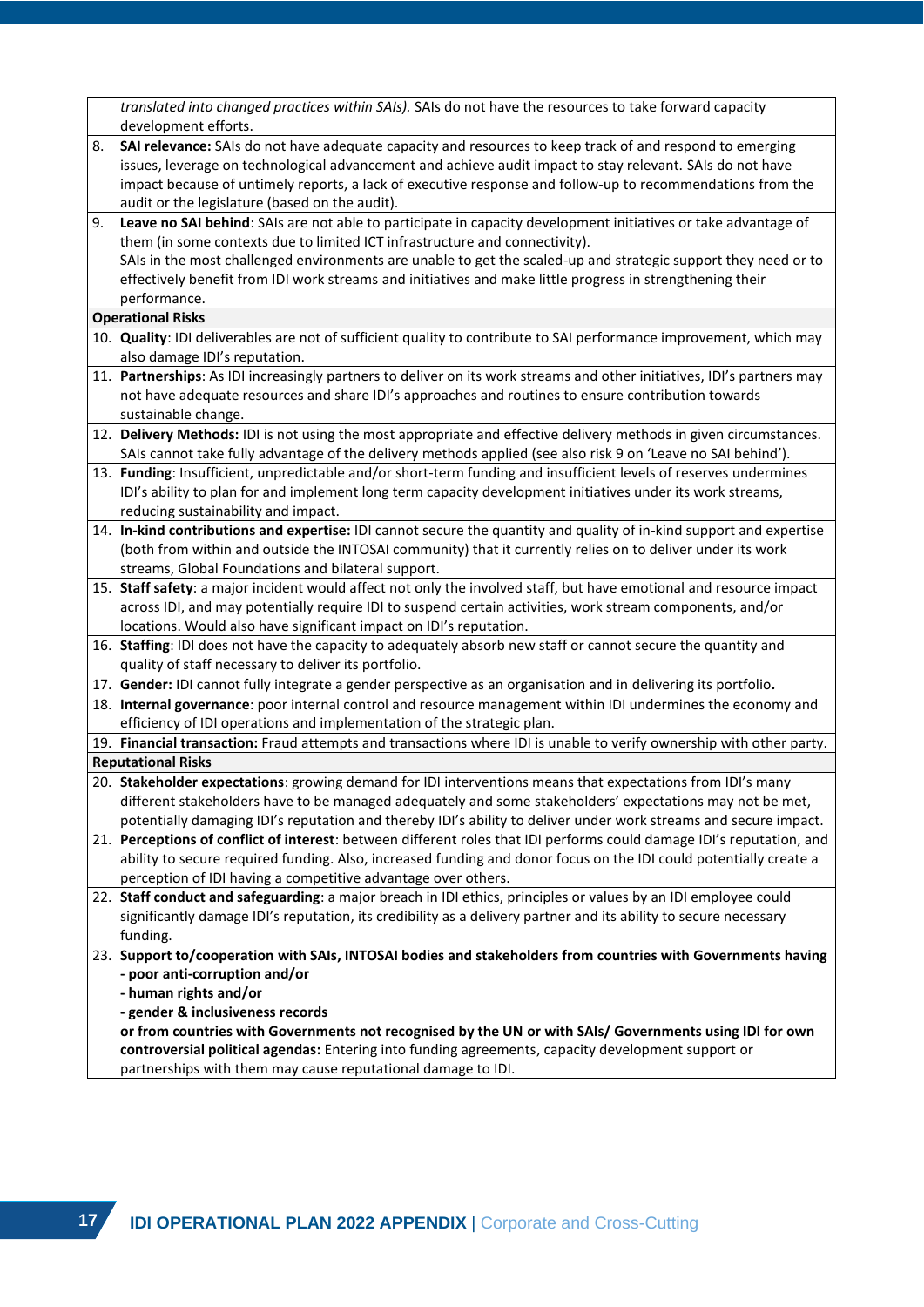Most risks at the level of IDI's six strategic priorities are covered in the above. However, any risks specific to a particular strategic priority not covered by the above are included separately within the detailed plans, included in the different OP Appendices.

#### **IDI Approach to Risk Management**

The above key risks are included in the IDI corporate risk register, which is maintained by the Director General and approved at least every six months by the IDI Board. As is common practice, the full risk register, including assessment and IDI response, is classified as a confidential document. The risk register is used to monitor risks, consider IDI's response to risks, and assess the residual risks accepted by IDI after the effect of control measures. Broadly, operational and reputational risks are managed by the way IDI is governed, and decisions made by the IDI Board. Developmental risks are managed at the strategic level, through careful selection and prioritisation of IDI's service offer, and through effective communication and advocacy with global stakeholders.

# <span id="page-17-0"></span>8. IDI Budget and Financial Sustainability

The IDI budget for 2022 with comparable figures is set out in the table below. While there are significant differences compared to 2021 and 2020, the figures reflect continued strong support from donors and increased activity including gradual resumption of travel.

Total income for 2022 (as per contracted and expected grants) is estimated at NOK 115,3 million. This amount includes balances of NOK 27,4 million assumed to be carried forward in full from 2021. Donors have been supportive of the challenges with the new normal that require finding solutions to funds not spent in 2021. A prolonged period without travel and carrying forward the same level of funds as in 2021 beyond 2022 will be more challenging. Funding in 2022 is expected from the Norwegian Parliament, Sida, the Austrian Development Agency, SAI Latvia, SAI Qatar, SAI Saudi Arabia, MFA France, Irish Aid, Norad, SECO Switzerland, the German Ministry of Development (BMZ, awarded through the German Development Implementing Agency, GIZ), the European Union, the UK Foreign, Commonwealth and Development Office and USAID. A significant part of the funding is project funding of short-term nature.

Negotiations are ongoing for potential donor support for multiple year periods. IDI will continue efforts to engage in dialogue with current and potential donors to secure predictable and long-term funding which is crucial to ensuring the continued ability to support the SAIs in developing countries.

Continued funding is also expected from INTOSAI as a share of the members' contributions allocated to IDI. IDI seeks to build a small financial buffer with some of the received funds.

The budgeted expenditure for 2022 is estimated at NOK 89,2 million. The main assumption for 2022 is that travel activity will resume gradually, and primarily for individual travel and smaller workshops up to 15 participants. The budget continues to reflect the shift from physical to virtual delivery of support. The budget does however also include new projects within work streams and scaled up bilateral support. This means increased spending at country level. The number of staff and associates is expected to increase by 8 compared to today in order to deliver more initiatives through virtual means and compensate for possible reduced levels on in-kind support. The budget includes a 6% increase in staff costs excluding recruitments for the bi-annual adjustment in staff salaries. The increase in overhead costs includes continued investments in ICT, including the IDI website as well as an upgrade of the IDI office to meet demands of the new normal. The main portion of the funding is allocated to IDI work streams in the departments for SAI Governance and Professional and Relevant SAIs. IDI will monitor the expenses carefully, balance it against available funding and take necessary action to reduce the scope of activities if needed. The scope of